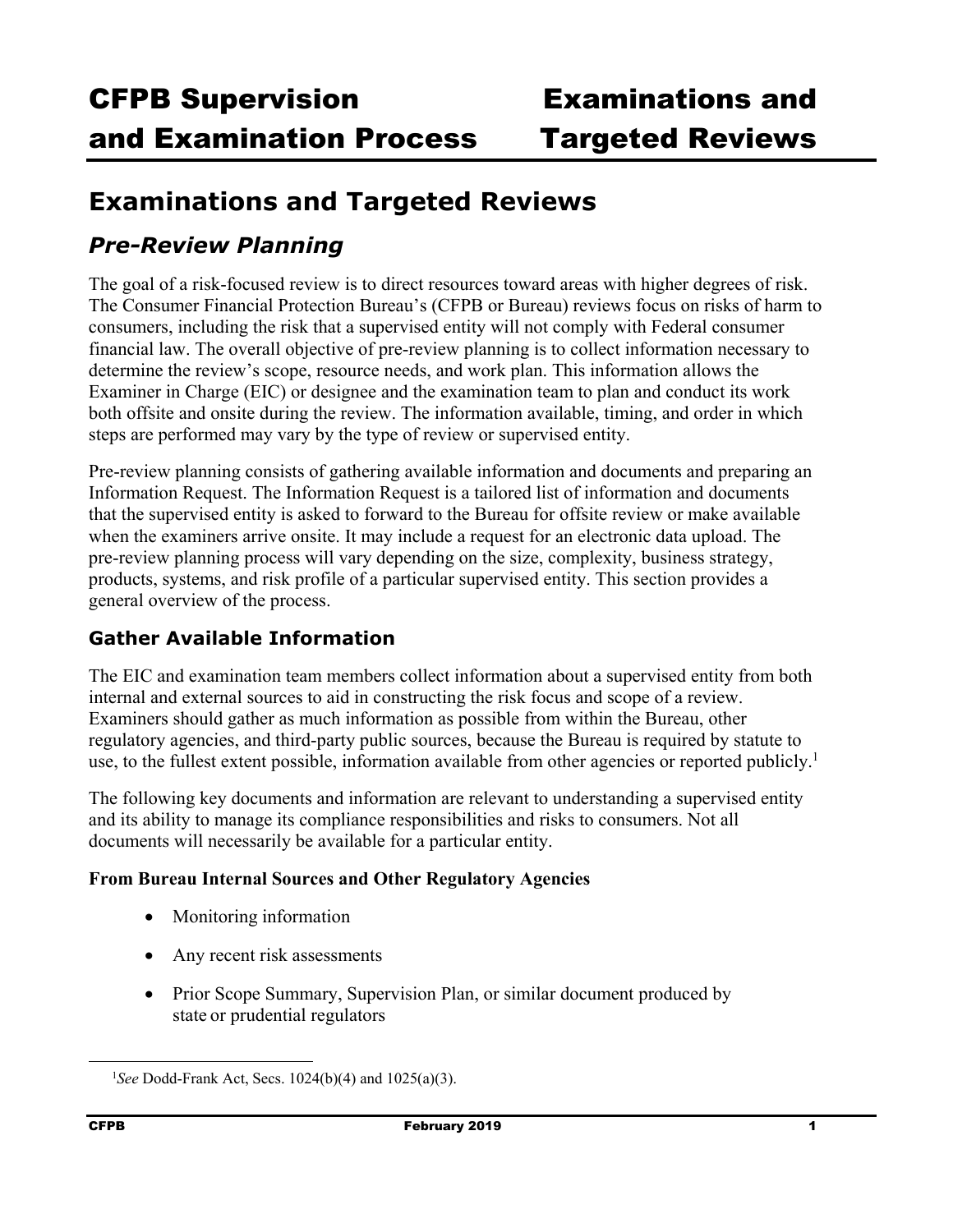- Prior Examination Reports/Supervisory Letters and supporting workpapers (internal and from prudential regulator(s), state regulator(s), or other agencies)
- Information about prior supervisory actions, consumer remediation, and responses to Examination Reports/Supervisory Letters
- Information on enforcement or other public actions (if applicable)
- Correspondence from prudential or state regulator(s) and Bureau correspondence files
- State licensing information for the entity
- The CFPB Consumer Complaint database
- FTC Consumer Sentinel database
- Uniform Bank Performance Report (UBPR) and Call Reports
- Previous years' FFIEC Home Mortgage Disclosure Act Loan Application Registers (HMDA LARs)
- Home Affordable Modification Program data
- Fair lending analysis
- Office of the Comptroller of the Currency (OCC) Federal Housing Home Loan Data System (FHHLDS) report
- Mortgage Call Report (MCR) from the Nationwide Mortgage Licensing System (NMLS)
- Registration or licensing information for mortgage originators (Secure and Fair Enforcement for Mortgage Licensing Act (SAFE Act)

### **From Public Information or Third Parties**

- Institution securities filings, its offered securitizations, and similar public records
- Industry publications showing credit ratings, product performance, and areas of profitability
- Newspaper articles, web postings, or blogs that raise examination related issues
- Neighborhood Watch: https://entp.hud.gov/sfnw/public/
- Service provider programs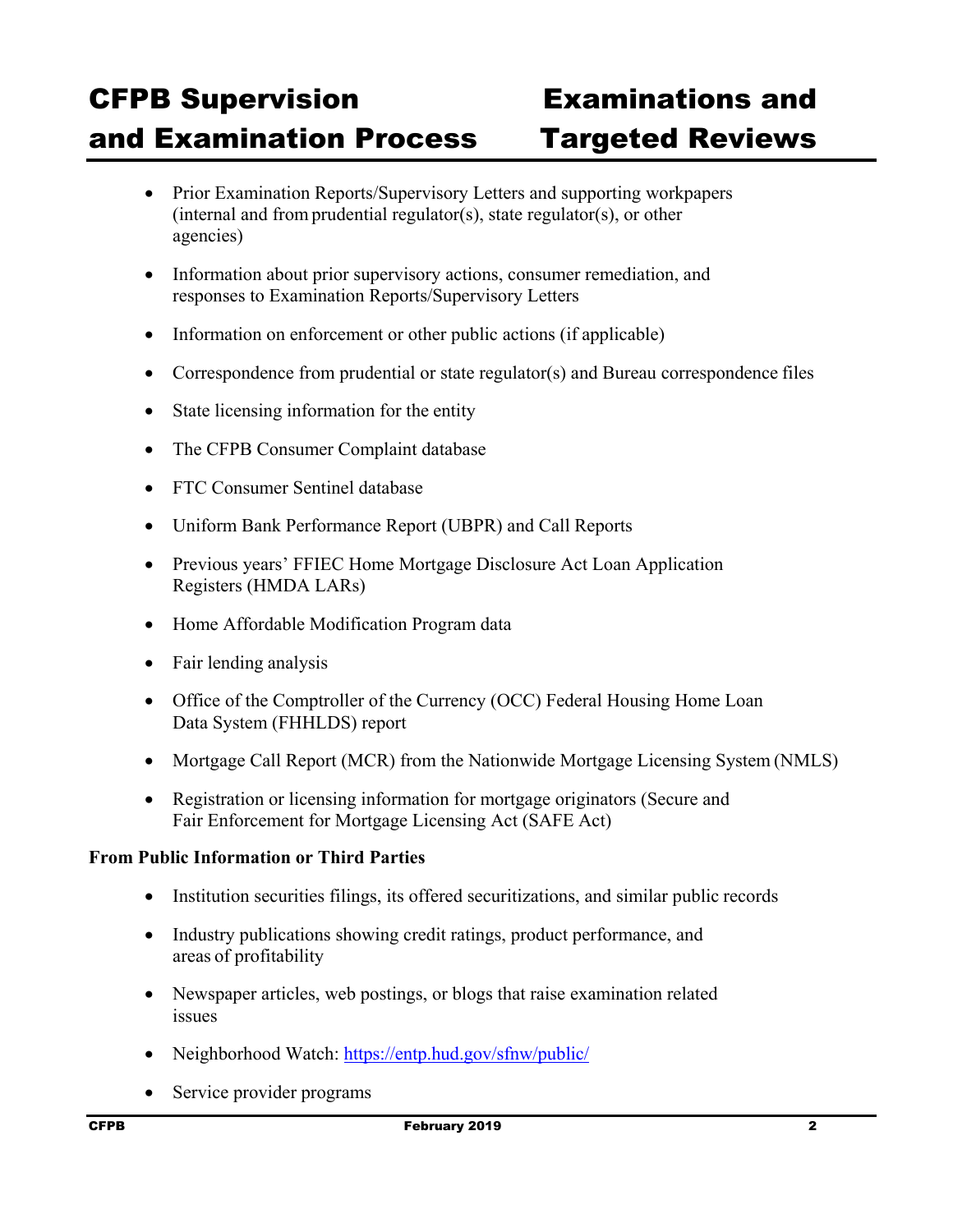• Content of the supervised entity's website

Before contacting the supervised entity to gather additional information, the EIC (or designee(s)) reviews the material gathered from these sources to help avoid duplicative requests. Of course, it may still be necessary to verify or update the information or documents with the supervised entity, but the burden of production will be reduced.

### **Develop a Scope Summary**

Consistent with the Bureau's risk-based prioritization process, the EIC prepares the Scope Summary, which provides all members of the examination team with a central point of reference throughout the examination. The initial Scope Summary is based on internal consultation and a review of available information and documents gathered prior to sending the Information Request to the supervised entity.

The initial Scope Summary addresses the following:

- Key dates;
- Composition of the examination team;
- Contact information for the entity and any applicable prudential and state regulators;
- Communication plan;
- Activities to be undertaken to review:
	- o The compliance management system (CMS);
	- o Examination Procedures to be completed;
	- o Areas selected for transaction testing, including estimated sampling sizes and methodology used to select the sample;
	- o Areas where potential legal violations may exist, including those involving unfair, deceptive, or abusive acts or practices;
	- o Fair lending compliance, if applicable.
	- o Issues arising from complaints; and
	- o Specific regulatory compliance issues.

At the conclusion of the examination, the EIC updates the initial Scope Summary with the following:

 Description of changes to the scope during the course of the review, and reasons for such changes; and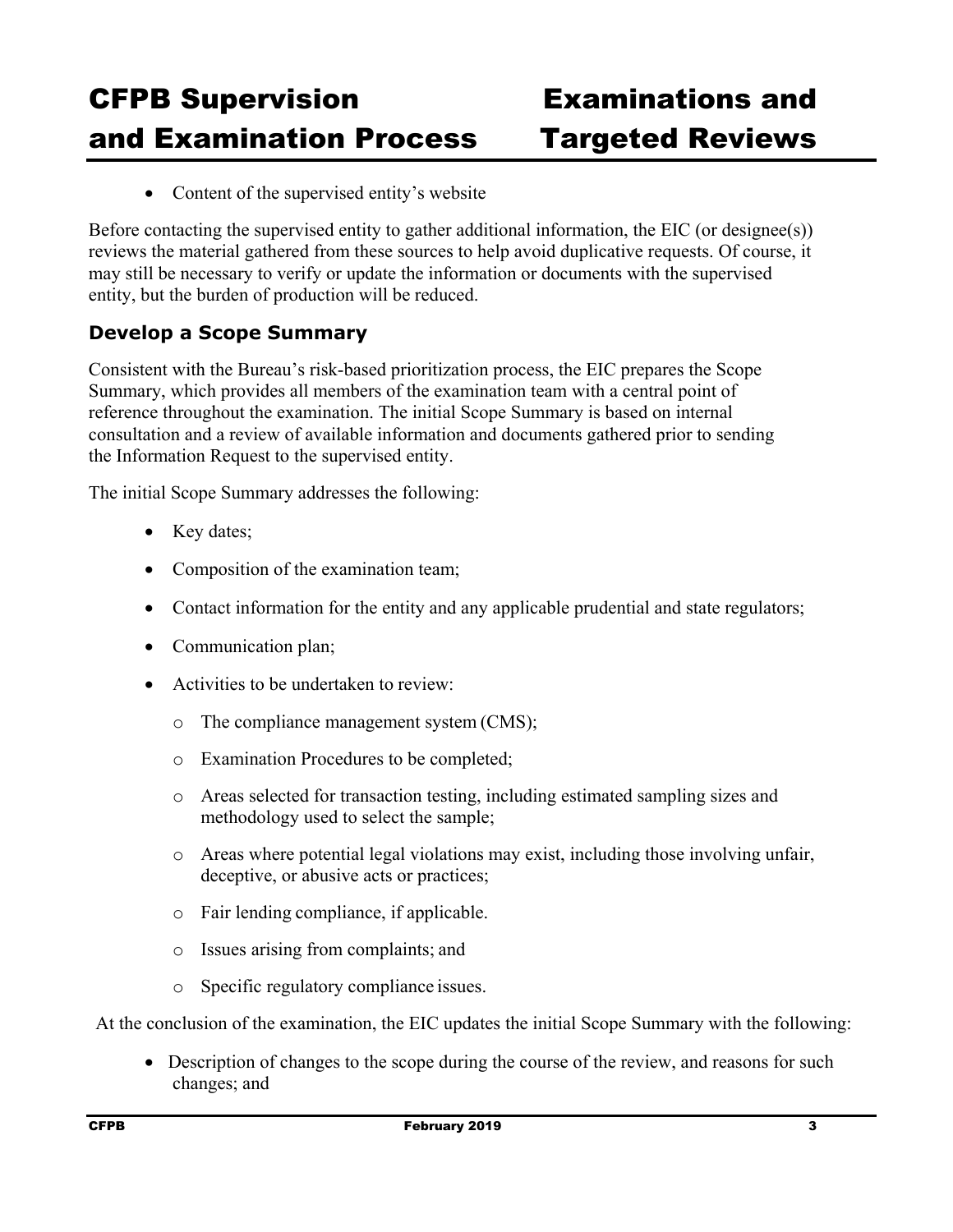• Recommendations for the scope of subsequent reviews.

The initial Scope Summary, as well as any material changes to the scope during the review, should be approved in accordance with current Bureau requirements. The Scope Summary is maintained with the review records in the Supervision and Examination System.

The customizable Scope Summary template is available in the Supervision and Examination System.

### **Contact the Entity**

For most reviews, the EIC, or designee, contacts the supervised entity's management no later than 60 days prior to the scheduled onsite date for the examination to arrange either a telephone or in-person discussion of the Information Request. The principal purpose of the discussion is to gather current information to ensure that the request is tailored to what is necessary to properly conduct the review of that particular institution.

The EIC or designee should also use the discussion to help determine whether certain information needed for the review should be sent to the examination team for review offsite or held for onsite review. The discussion should include the timing of production and the subsequent onsite review. The EIC should use the discussions to apprise management about who should be available to be interviewed during the onsite portion of the review. If not already known, the EIC should obtain information about the organization of the entity and where it maintains certain operations for the purpose of deciding which operation centers and/or branches the team will review.

### **Prepare and Send the Information Request**

After conducting the review and discussion outlined above, the EIC or designee will use the monitoring information and any other relevant information to customize an Information Request that includes only items that are pertinent to the review of a particular entity. Not all items will be relevant to every review. In addition, the Information Request must specify the review period when it requests information or documentation such as periodic reports, ledgers, policies and procedures, and administrative changes, to avoid receiving data not relevant to the review.

The EIC or designee may provide the Information Request to entity management in either hard copy or electronic format, although electronic is preferred, indicating where the materials should be delivered and in what format. If at all possible, the requested materials should be delivered to the Bureau electronically. Examiners should consult with their field managers about what system should be used for secure requests and transmission of electronic examination files. The timing of the request and the response date must ensure that entity staff has sufficient time to assemble the requested information and the examination team has sufficient time to adequately review the materials.

Contacting the supervised entity at least 60 days prior to the onsite date, whenever feasible, and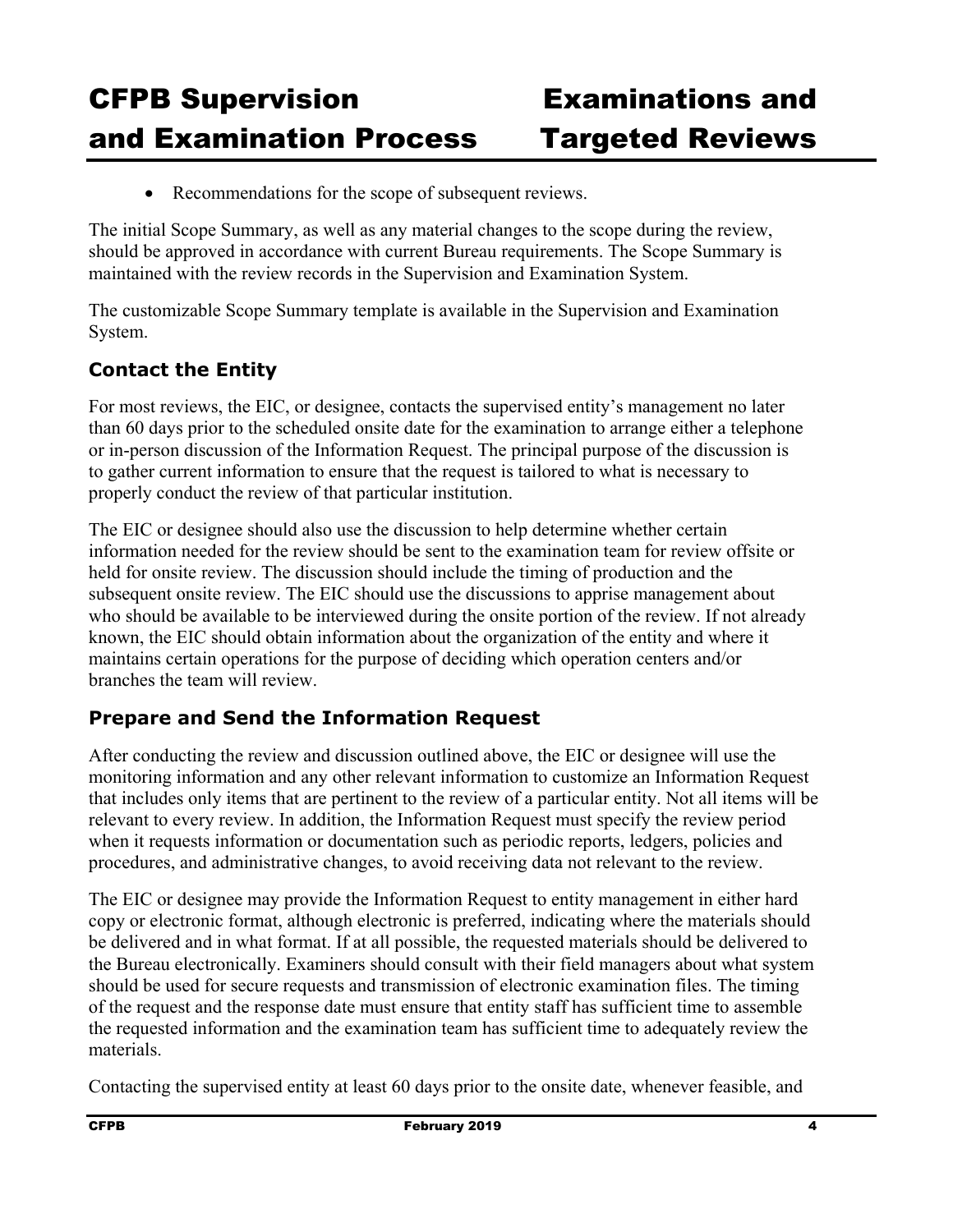sending the Information Request as soon as possible thereafter will generally ensure that staff of the supervised entity have sufficient time to properly gather and submit the response, and that the examination team has time to conduct its offsite review. To the extent possible and consistent with statutory requirements, examiners should coordinate the information request with the prudential and state regulator(s) and keep them abreast of monitoring efforts, correspondence with the supervised entity, and schedule planning.

The customizable Information Request templates are available in the Supervision and Examination System.

## *Conduct the Review*

After receiving and reviewing the information and documents requested from the entity, the EIC will determine how to deploy the examination team to complete the examination procedures identified in the Scope Summary, conduct interviews, make observations, conduct transaction testing, and oversee other processes. Available examination procedures are part of this Supervision and Examination Manual. Templates should be downloaded from the Supervision and Examination System and used to create workpapers.

Upon determining the onsite start date, the EIC should arrange an entrance meeting with the appropriate member(s) of the supervised entity's management. At the meeting, the EIC can introduce the examination team, discuss generally the expected activities, clarify any questions about arrangements for being onsite at the entity (such as building security, work space, etc.), and set the tone for the examination.

Thereafter, the EIC should meet regularly with the entity point of contact to discuss interim findings and progress of the review. The EIC should also communicate regularly with his or her point of contact at the entity's prudential or state regulator(s). Throughout the examination, the EIC should follow current Bureau procedures for providing updates to regional and headquarters stakeholders

## *Close the Review*

## **Closing Meeting**

When all onsite activities and internal Bureau consultations are complete, the EIC should meet with the supervised entity's management to discuss the preliminary examination findings; expected Matters Requiring Attention or Supervisory Recommendations; recommended rating (if applicable); and next steps, if any. Management should be reminded that supervisory information, including ratings, is confidential and should not be shared except as allowed by Bureau regulation. Depending on the severity of the findings, other Bureau representatives may attend this meeting as well. Management should be alerted if a meeting with the board of directors or principals of the supervised entity will be required.

Entity management must be informed that examination findings, including compliance ratings, are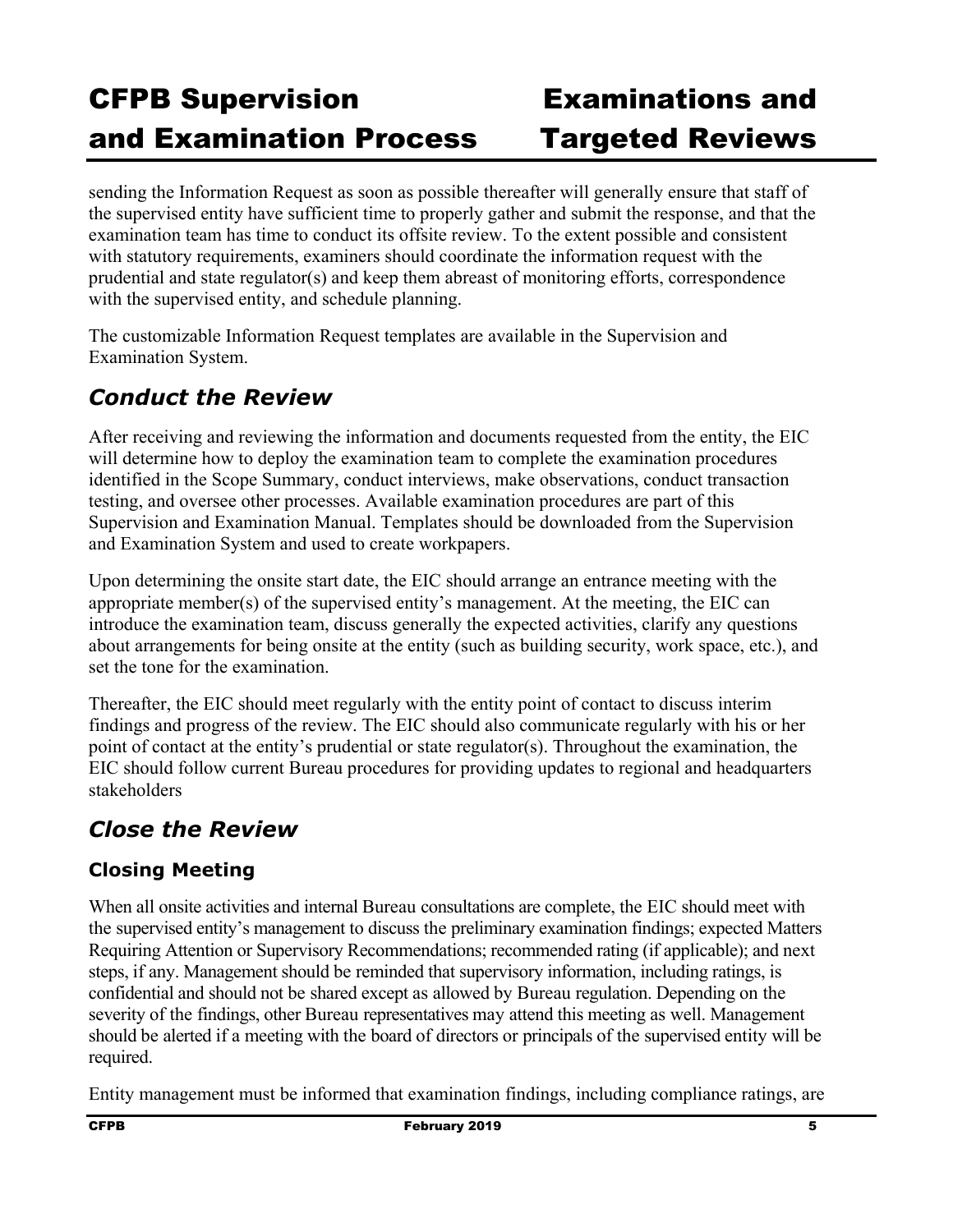not final until internal Bureau reviews are conducted and, in the case of an insured depository institution or affiliate, the prudential regulator has had the opportunity to review and comment on the draft report.

## *Determine the Compliance Rating*

When an Examination Report is issued, it will include a compliance rating that reflects the Bureau's assessment of the effectiveness of the institution's compliance management system to ensure compliance with consumer protection laws and regulations and reduce the risk of harm to consumers. The Bureau has adopted and uses the FFIEC Uniform Consumer Compliance Rating System (CC Rating System)<sup>2</sup> to determine compliance ratings. The system is based upon a numeric scale of "1" through "5" in increasing order of supervisory concern. Thus, "1" represents the highest rating and consequently the lowest degree of supervisory concern, while "5" represents the lowest rating and the most critically deficient level of performance, and therefore, the highest degree of supervisory concern. Ratings of "1" or "2" represent satisfactory or better performance. Ratings of "3," "4," or "5" indicate performance that is less than satisfactory.

- The highest rating of "1" is assigned to a financial institution that maintains a strong compliance management system (CMS) and takes action to prevent violations of law and consumer harm.
- A rating of "2" is assigned to a financial institution that maintains a CMS that is satisfactory at managing consumer compliance risk in the institution's products and services and at substantially limiting violations of law and consumer harm.
- A rating of "3" reflects a CMS deficient at managing consumer compliance risk in the institution's products and services and at limiting violations of law and consumer harm.
- A rating of "4" reflects a CMS seriously deficient at managing consumer compliance risk in the institution's products and services and/or at preventing violations of law and consumer harm. "Seriously deficient" indicates fundamental and persistent weaknesses in crucial CMS elements and severe inadequacies in core compliance areas necessary to operate within the scope of statutory and regulatory consumer protection requirements and to prevent consumer harm.
- A rating of "5" reflects a CMS critically deficient at managing consumer compliance risk in the institution's products and services and/or at preventing violations of law and consumer harm. "Critically deficient" indicates an absence of crucial CMS elements and a demonstrated lack of willingness or capability to take the appropriate steps

<sup>&</sup>lt;sup>2</sup> This description of the rating system is adapted for Bureau purposes from the revised Uniform Interagency Consumer Compliance Rating System (CC Rating System) effective March 31, 2017. *See* ffiec.gov/press/pr110716.htm. The revisions update the original CC Rating System adopted by the FFIEC in 1980.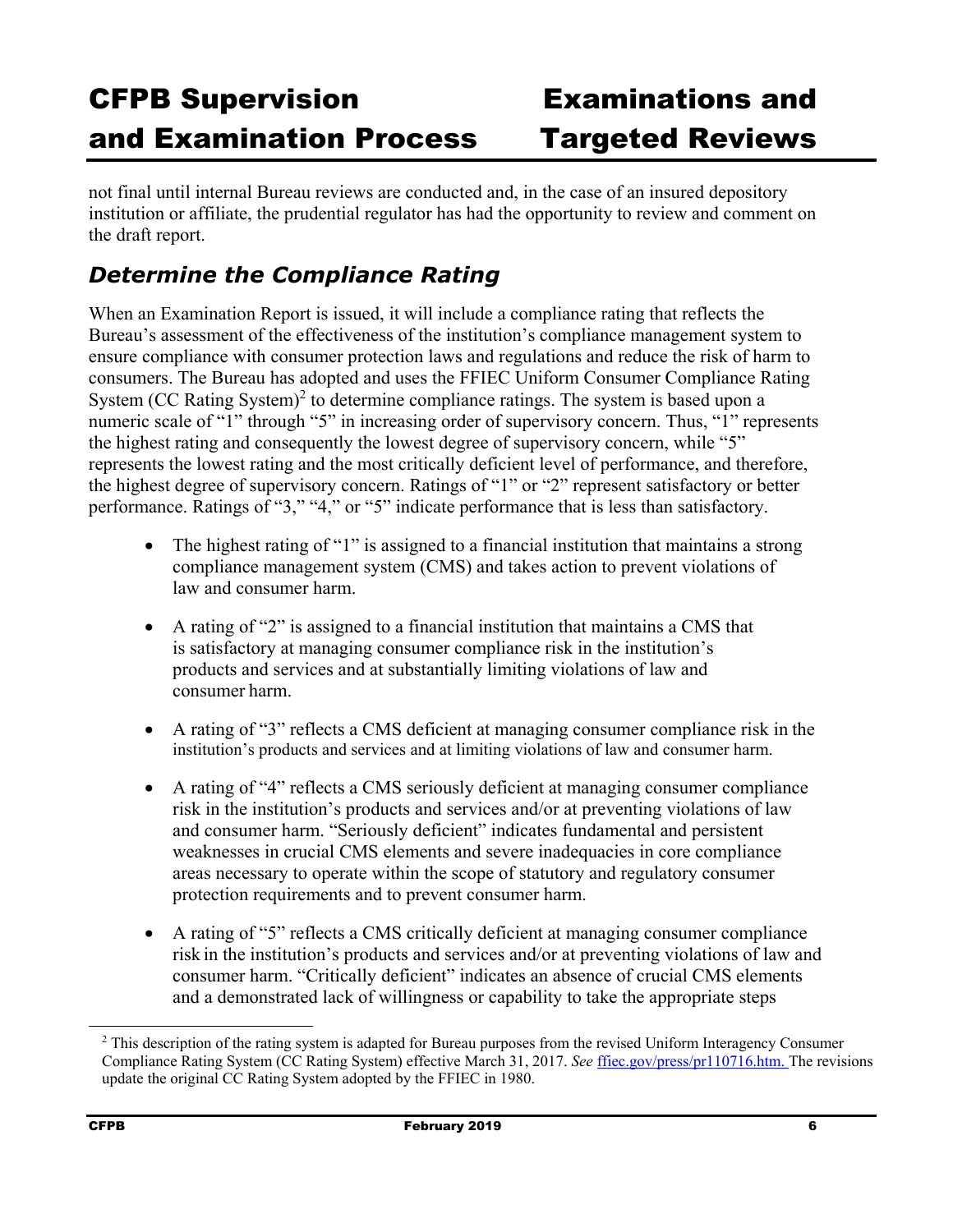necessary to operate within the scope of statutory and regulatory consumer protection requirements and to prevent consumer harm.

## *CC Rating System Categories and Assessment Factors*

### **CC Rating System – Categories**

The CC Rating System is organized under three broad categories:

- 1. Board and Management Oversight,
- 2. Compliance Program, and
- 3. Violations of Law and Consumer Harm.

The Consumer Compliance Rating Definitions below list the assessment factors considered within each category, along with narrative descriptions of performance. The first two categories, Board and Management Oversight and Compliance Program, are used to assess a financial institution's CMS. As such, examiners should evaluate the assessment factors within these two categories commensurate with the institution's size, complexity, and risk profile. All institutions, regardless of size, should maintain an effective CMS. The sophistication and formality of the CMS typically will increase commensurate with the size, complexity, and risk profile of the entity.

Additionally, compliance expectations contained within the narrative descriptions of these two categories extend to third-party relationships<sup>3</sup> into which the financial institution has entered. There can be certain benefits to financial institutions engaging in relationships with third parties, including gaining operational efficiencies or an ability to deliver additional products and services, but such arrangements also may expose financial institutions to risks if not managed effectively.

As noted in the Consumer Compliance Rating Definitions, examiners should evaluate activities conducted through third-party relationships as though the activities were performed by the institution itself. Examiners should review a financial institution's management of third-party relationships and servicers as part of its overall compliance program.

The third category, Violations of Law and Consumer Harm, includes assessment factors that evaluate the dimensions of any identified violation or consumer harm. Examiners should weigh each of these four factors – root cause, severity, duration, and pervasiveness – in evaluating relevant violations of law and any resulting consumer harm.

 <sup>3</sup> <sup>3</sup>For the purposes of assessing compliance ratings, the FFIEC refers to these relationships as being with "third parties." Because the Bureau has adopted the FFIEC's CC Rating System, the Bureau is using that terminology in this section of the manual. However, the Bureau generally uses the term "service provider" in its supervisory documents. For more information, see Bureau Bulletin 2016-02.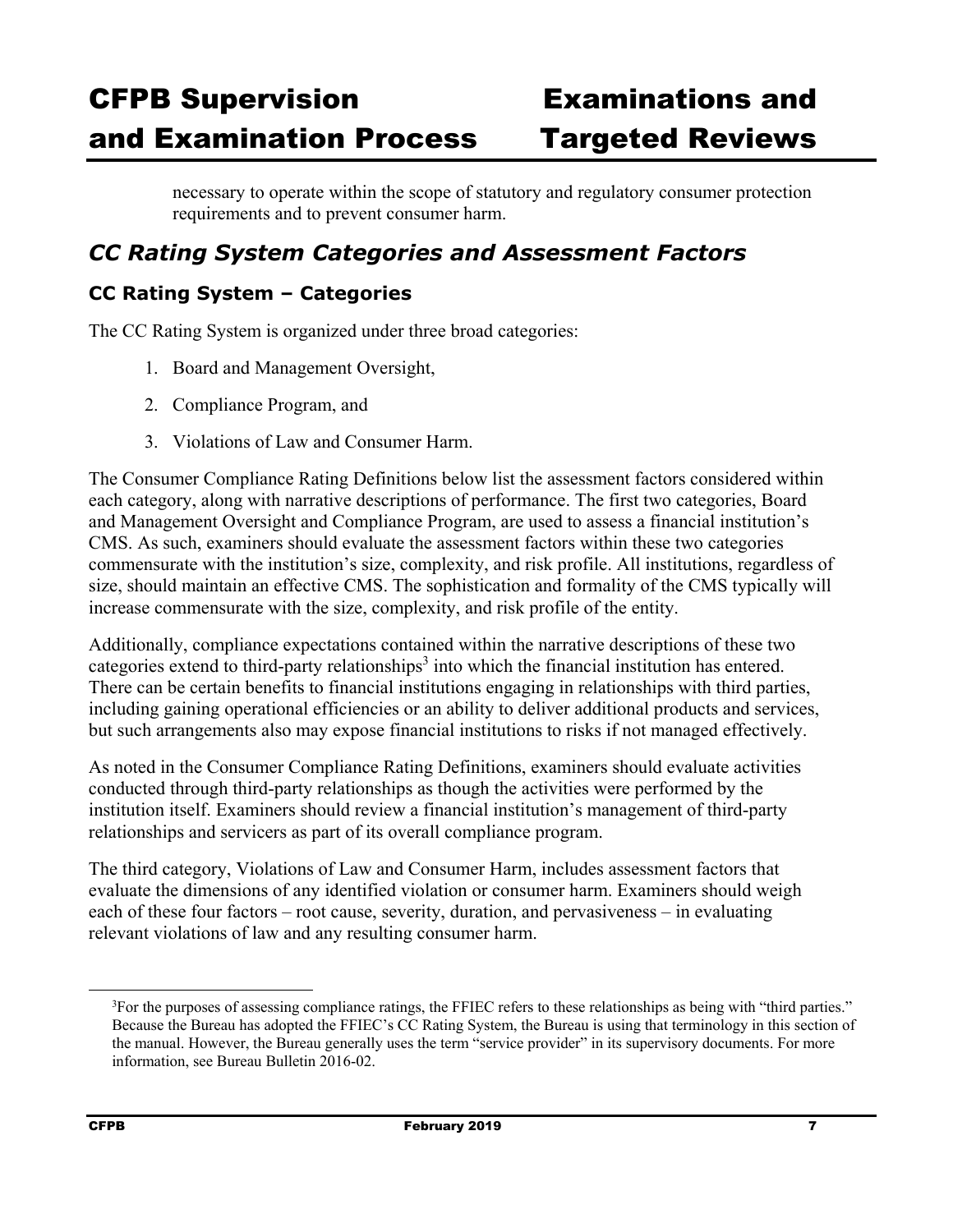### **Consumer Compliance Rating Definitions**

### **Board and Management Oversight – Assessment Factors**

Under Board and Management Oversight, the examiner should assess the financial institution's board of directors and management, as appropriate for their respective roles and responsibilities, based on the following assessment factors:

- Oversight of and commitment to the institution's CMS;
- Effectiveness of the institution's change management processes, including responding timely and satisfactorily to any variety of change, internal or external, to the institution;
- Comprehension, identification, and management of risks arising from the institution's products, services, or activities; and
- Self-identification of consumer compliance issues and corrective action undertaken as such issues are identified.

### **Compliance Program – Assessment Factors**

Under Compliance Program, the examiner should assess other elements of an effective CMS, based on the following assessment factors:

- Whether the institution's policies and procedures are appropriate to the risk in the products, services, and activities of the institution;
- The degree to which compliance training is current and tailored to risk and staff responsibilities;
- The sufficiency of the monitoring and audit to encompass compliance risks throughout the institution; and
- The responsiveness and effectiveness of the consumer complaint resolution process.

### **Violations of Law and Consumer Harm – Assessment Factors**

Under Violations of Law and Consumer Harm, the examiner should analyze the following assessment factors:

- The root cause, or causes, of any violations of law identified during the examination;
- The severity of any consumer harm resulting from violations;
- The duration of time over which the violations occurred; and
- The pervasiveness of the violations.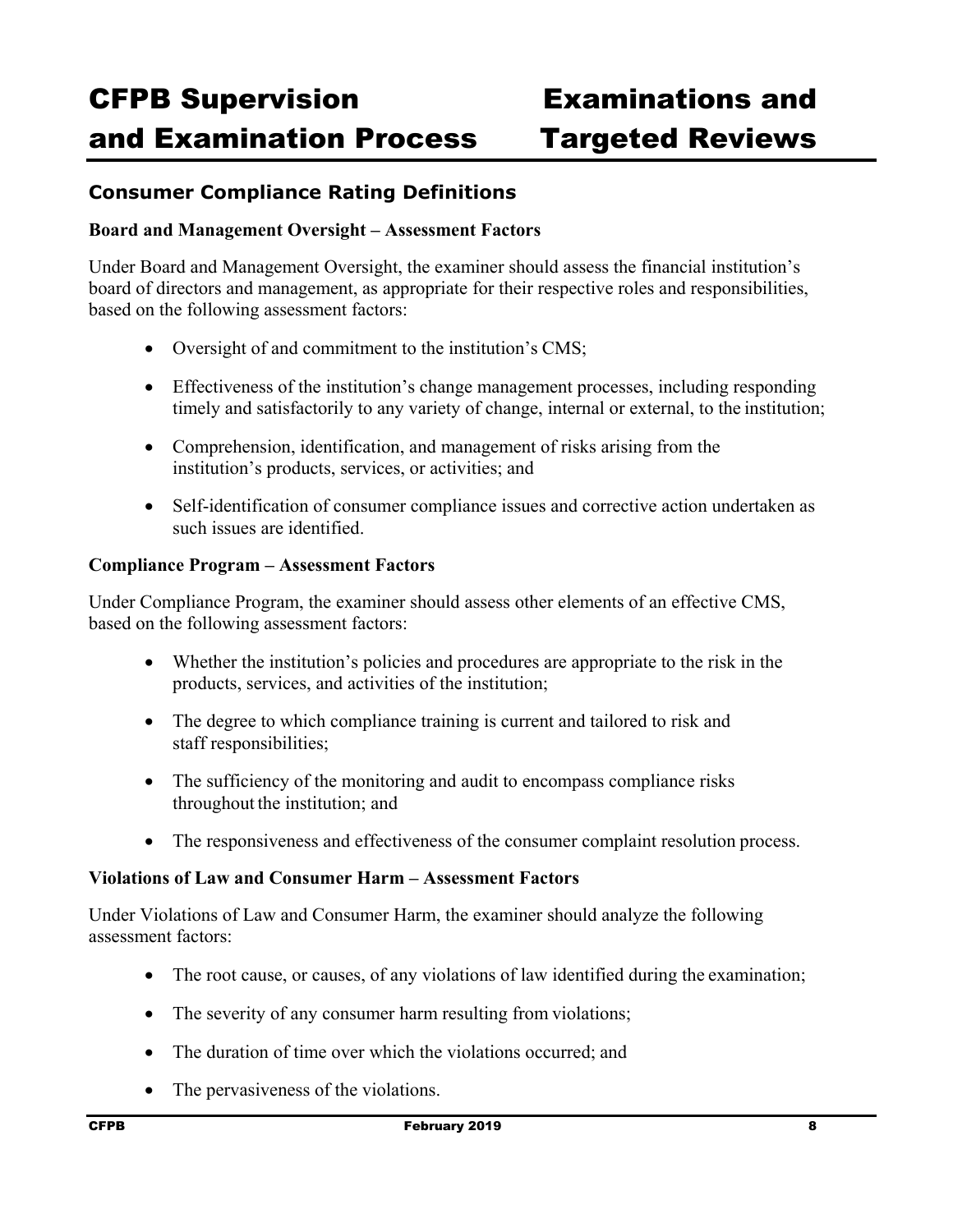As a result of a violation of law, consumer harm may occur. While many instances of consumer harm can be quantified as a dollar amount associated with financial loss, such as charging higher fees for a product than was initially disclosed, consumer harm may also result from a denial of an opportunity. For example, a consumer could be harmed when a financial institution denies the consumer credit or discourages an application in violation of the Equal Credit Opportunity Act, whether or not there is resulting financial harm.

This next category of the Consumer Compliance Rating Definitions defines four factors by which examiners can assess violations of law and consumer harm.

- 1. **Root Cause.** The Root Cause assessment factor analyzes the degree to which weaknesses in the CMS gave rise to the violations. In many instances, the root cause of a violation is tied to a weakness in one or more elements of the CMS. Violations that result from critical deficiencies in the CMS evidence a critical absence of management oversight and are of the highest supervisory concern.
- 2. **Severity.** The Severity assessment factor of the Consumer Compliance Rating Definitions weighs the type of consumer harm, if any, that resulted from violations of law. More severe harm results in a higher level of supervisory concern under this factor. For example, some consumer protection violations may cause significant financial harm to a consumer, while other violations may cause negligible harm, based on the specific facts involved.
- 3. **Duration.** The Duration assessment factor considers the length of time over which the violations occurred. Violations that persist over an extended period of time will raise greater supervisory concerns than violations that occur for only a brief period of time. When violations are brought to the attention of an institution's management and management allows those violations to remain unaddressed, such violations are of the highest supervisory concern.
- 4. **Pervasiveness.** The Pervasiveness assessment factor evaluates the extent of the violation(s) and resulting consumer harm, if any. Violations that affect a large number of consumers will raise greater supervisory concern than violations that impact a limited number of consumers. If violations become so pervasive that they are considered to be widespread or present in multiple products or services, the institution's performance under this factor is of the highest supervisory concern.

### **Self-Identification of Violations of Law and Consumer Harm**

Strong compliance programs are proactive. They promote consumer protection by preventing, self-identifying, and addressing compliance issues in a proactive manner. Accordingly, the CC Rating System provides incentives for such practices through the definitions associated with a 1 rating.

Self-identification and prompt correction of violations of law reflect strengths in an institution's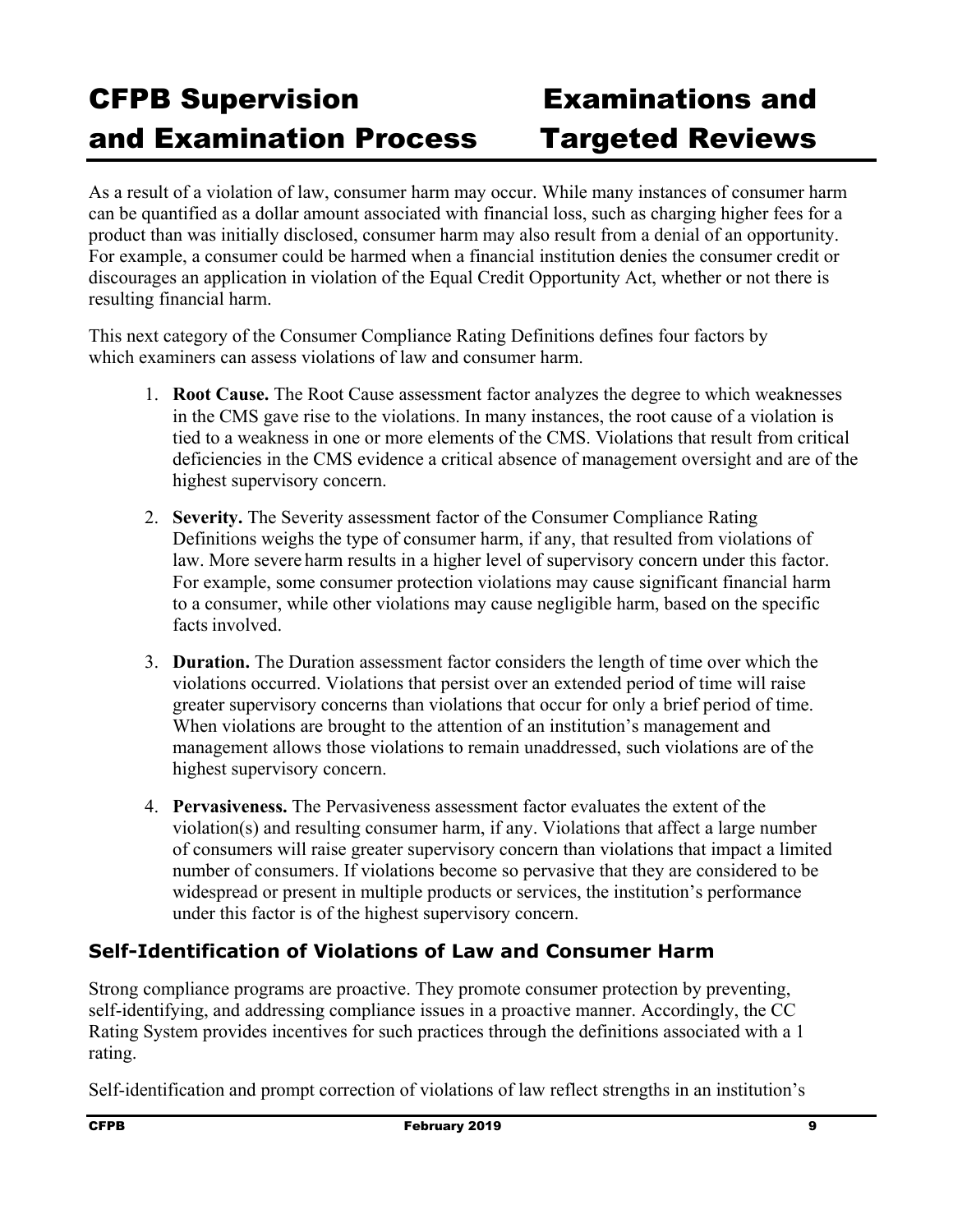CMS. A robust CMS appropriate for the size, complexity and risk profile of an institution's business often will prevent violations or will facilitate early detection of potential violations.

This early detection can limit the size and scope of consumer harm. Moreover, self-identification and prompt correction of serious violations represents concrete evidence of an institution's commitment to responsibly address underlying risks. In addition, appropriate corrective action, including both correction of programmatic weaknesses and full redress for injured parties, limits consumer harm and prevents violations from recurring in the future. Thus, the CC Rating System recognizes institutions that consistently adopt these strategies as reflected in the Consumer Compliance Rating Definitions.

### **Evaluating Performance Using the Consumer Compliance Rating Definitions**

The consumer compliance rating is derived through an evaluation of the financial institution's performance under each of the assessment factors described above. The consumer compliance rating reflects the effectiveness of an institution's CMS to identify and manage compliance risk in the institution's products and services and to prevent violations of law and consumer harm, as evidenced by the financial institution's performance under each of the assessment factors.

The consumer compliance rating reflects a comprehensive evaluation of the financial institution's performance under the CC Rating System by considering the categories and assessment factors in the context of the size, complexity, and risk profile of an institution. It is not based on a numeric average or any other quantitative calculation. Specific numeric ratings will not be assigned to any of the 12 assessment factors. Thus, an institution need not achieve a satisfactory assessment in all categories in order to be assigned an overall satisfactory rating.

Conversely, an institution may be assigned a less than satisfactory rating even if some of its assessments were satisfactory.

The relative importance of each category or assessment factor may differ based on the size, complexity, and risk profile of an individual institution. Accordingly, one or more category or assessment factor may be more or less relevant at one financial institution as compared to another institution. While the expectations for compliance with consumer protection laws and regulations are the same across institutions of varying sizes, the methods for accomplishing an effective CMS may differ across institutions.

The evaluation of an institution's performance within the Violations of Law and Consumer Harm category of the Consumer Compliance Rating Definitions considers each of the four assessment factors: Root Cause, Severity, Duration, and Pervasiveness. At the levels of "4" and "5" in this category, the distinctions in the definitions are focused on the root cause assessment factor rather than Severity, Duration, and Pervasiveness. This approach is consistent with the other categories where the difference between a "4" and a "5" is driven by the institution's capacity and willingness to maintain a sound consumer compliance system.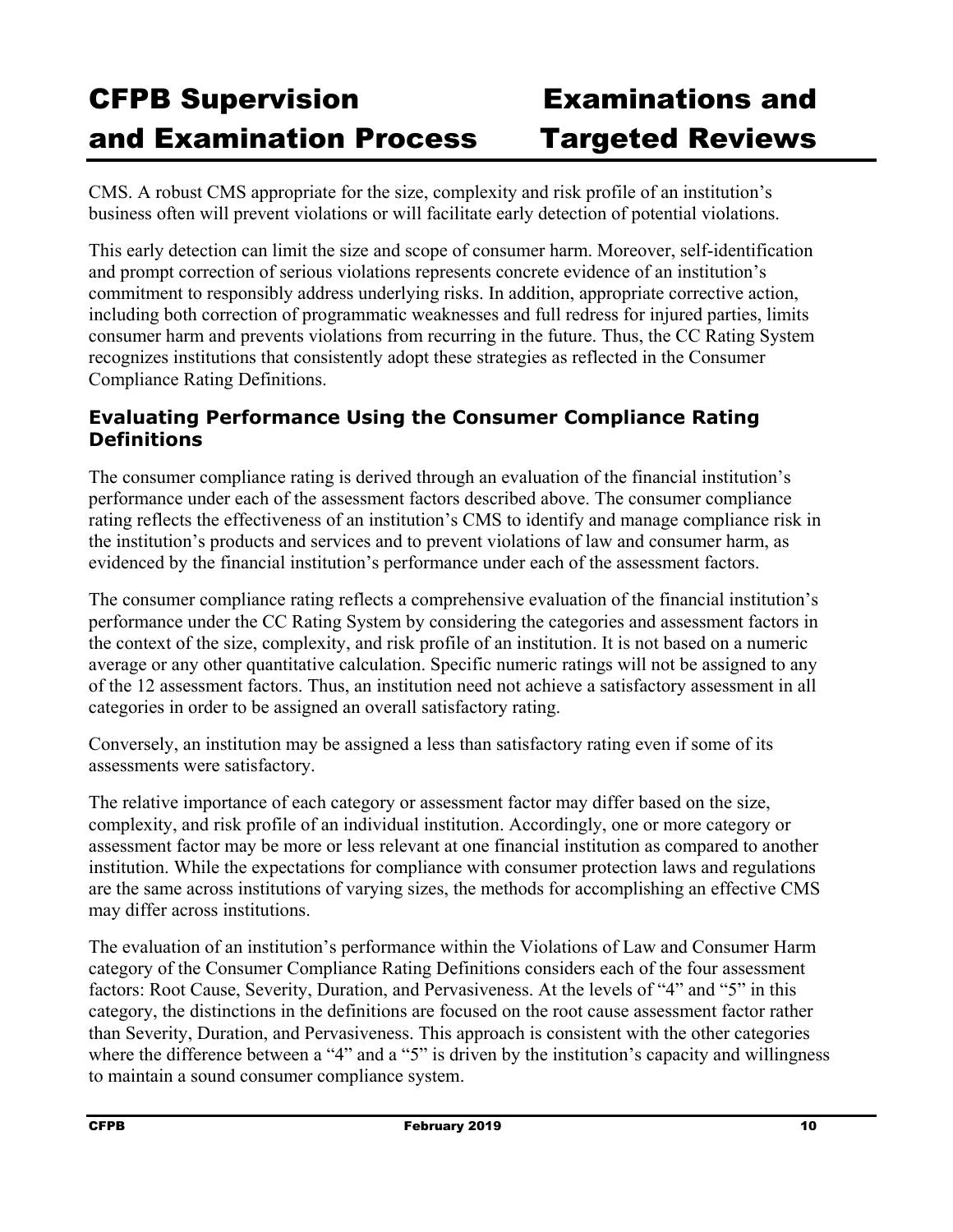In arriving at the final rating, the examiner must balance potentially differing conclusions about the effectiveness of the financial institution's CMS over the individual products, services, and activities of the organization. Depending on the relative materiality of a product line to the institution, an observed weakness in the management of that product line may or may not impact the conclusion about the institution's overall performance in the associated assessment factor(s). For example, serious weaknesses in the policies and procedures or audit program of the mortgage department at a mortgage lender would be of greater supervisory concern than those same gaps at an institution that makes very few mortgage loans and strictly as an accommodation. Greater weight should apply to the financial institution's management of material products with significant potential consumer compliance risk.

An institution may receive a less than satisfactory rating even when no violations were identified, based on deficiencies or weaknesses identified in the institution's CMS. For example, examiners may identify weaknesses in elements of the CMS in a new loan product. Because the presence of those weaknesses left unaddressed could result in future violations of law and consumer harm, the CMS deficiencies could impact the overall consumer compliance rating, even if no violations were identified.

Similarly, an institution may receive a "1" or "2" rating even when violations were present, if the CMS is commensurate with the risk profile and complexity of the institution. For example, when violations involve limited impact on consumers, were self-identified, and resolved promptly, the evaluation may result in a "1" or "2" rating. After evaluating the institution's performance in the two CMS categories, Board and Management Oversight and Compliance Program, and the dimensions of the violations in the third category, the examiner may conclude that the overall strength of the CMS and the nature of observed violations viewed together do not present significant supervisory concerns.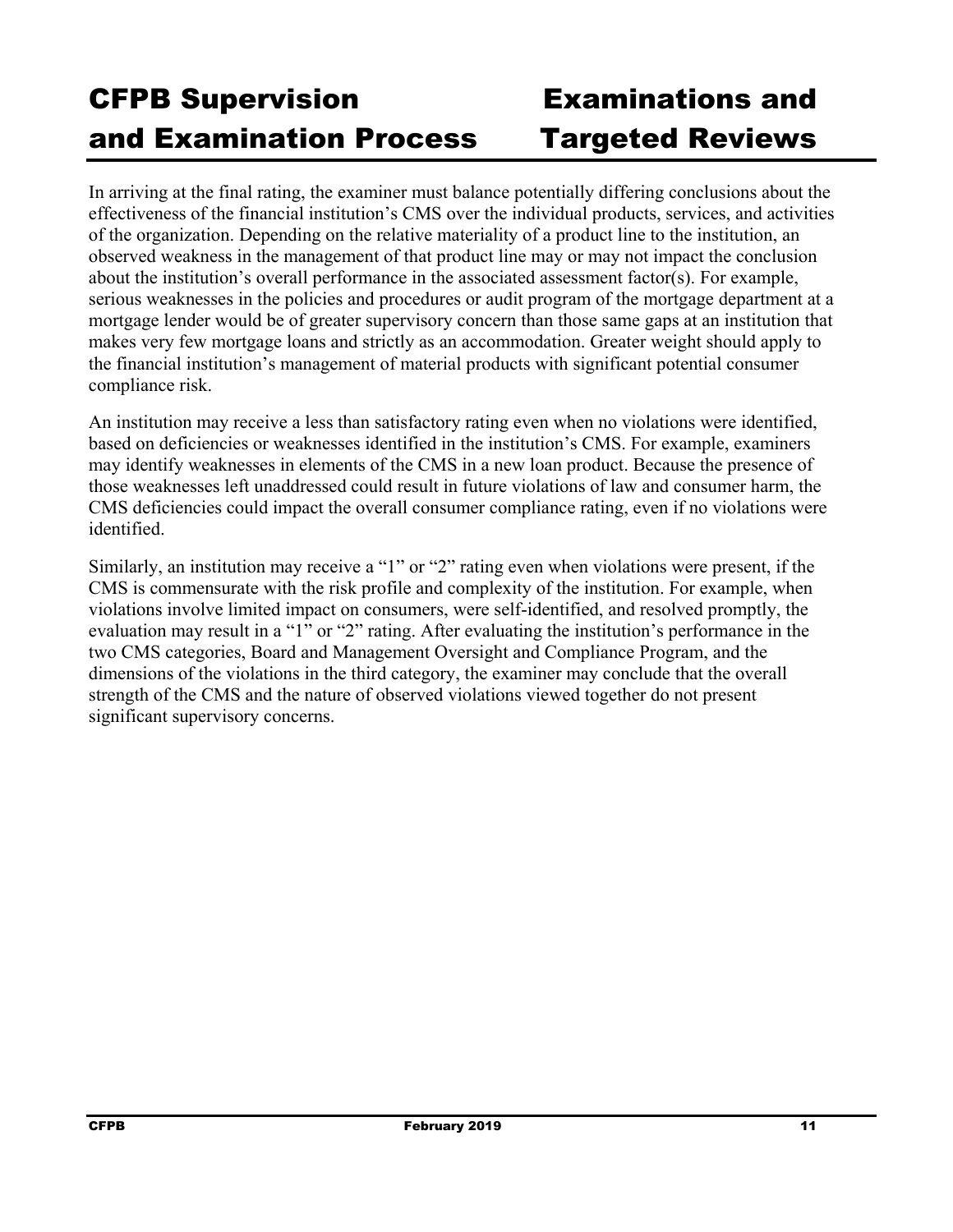### **Consumer Compliance Rating Definitions**

| <b>ASSESSMENT</b>                                                                                                                             | $\mathbf{1}$                                                                                                                                                                                                                                                                                                                                                                                                                                | $\overline{2}$                                                                                                                                                                                                                                                                                                                                                                   | $\overline{\mathbf{3}}$                                                                                                                                                                                                                                                                                                                                                                  | $\overline{4}$                                                                                                                                                                                                                | 5                                                                                                                                                                                                                                                                                                                  |  |  |
|-----------------------------------------------------------------------------------------------------------------------------------------------|---------------------------------------------------------------------------------------------------------------------------------------------------------------------------------------------------------------------------------------------------------------------------------------------------------------------------------------------------------------------------------------------------------------------------------------------|----------------------------------------------------------------------------------------------------------------------------------------------------------------------------------------------------------------------------------------------------------------------------------------------------------------------------------------------------------------------------------|------------------------------------------------------------------------------------------------------------------------------------------------------------------------------------------------------------------------------------------------------------------------------------------------------------------------------------------------------------------------------------------|-------------------------------------------------------------------------------------------------------------------------------------------------------------------------------------------------------------------------------|--------------------------------------------------------------------------------------------------------------------------------------------------------------------------------------------------------------------------------------------------------------------------------------------------------------------|--|--|
| <b>FACTORS TO BE</b>                                                                                                                          |                                                                                                                                                                                                                                                                                                                                                                                                                                             |                                                                                                                                                                                                                                                                                                                                                                                  |                                                                                                                                                                                                                                                                                                                                                                                          |                                                                                                                                                                                                                               |                                                                                                                                                                                                                                                                                                                    |  |  |
| <b>CONSIDERED</b>                                                                                                                             |                                                                                                                                                                                                                                                                                                                                                                                                                                             |                                                                                                                                                                                                                                                                                                                                                                                  |                                                                                                                                                                                                                                                                                                                                                                                          |                                                                                                                                                                                                                               |                                                                                                                                                                                                                                                                                                                    |  |  |
| <b>Board and Management Oversight</b>                                                                                                         |                                                                                                                                                                                                                                                                                                                                                                                                                                             |                                                                                                                                                                                                                                                                                                                                                                                  |                                                                                                                                                                                                                                                                                                                                                                                          |                                                                                                                                                                                                                               |                                                                                                                                                                                                                                                                                                                    |  |  |
| Board and management oversight factors should be evaluated commensurate with the institution's size, complexity, and risk profile. Compliance |                                                                                                                                                                                                                                                                                                                                                                                                                                             |                                                                                                                                                                                                                                                                                                                                                                                  |                                                                                                                                                                                                                                                                                                                                                                                          |                                                                                                                                                                                                                               |                                                                                                                                                                                                                                                                                                                    |  |  |
| expectations below extend to third-party relationships.                                                                                       |                                                                                                                                                                                                                                                                                                                                                                                                                                             |                                                                                                                                                                                                                                                                                                                                                                                  |                                                                                                                                                                                                                                                                                                                                                                                          |                                                                                                                                                                                                                               |                                                                                                                                                                                                                                                                                                                    |  |  |
| Oversight and                                                                                                                                 | Board and                                                                                                                                                                                                                                                                                                                                                                                                                                   | Board and                                                                                                                                                                                                                                                                                                                                                                        | Board and                                                                                                                                                                                                                                                                                                                                                                                | Board and management                                                                                                                                                                                                          | Board and                                                                                                                                                                                                                                                                                                          |  |  |
| Commitment                                                                                                                                    | management<br>demonstrate strong<br>commitment and<br>oversight to the<br>financial institution's<br>compliance<br>management system.                                                                                                                                                                                                                                                                                                       | management provide<br>satisfactory oversight<br>of the financial<br>institution's<br>compliance<br>management system.                                                                                                                                                                                                                                                            | management oversight<br>of the financial<br>institution's<br>compliance<br>management system is<br>deficient.                                                                                                                                                                                                                                                                            | oversight, resources,<br>and attention to the<br>compliance<br>management system are<br>seriously deficient.                                                                                                                  | management<br>oversight, resources,<br>and attention to the<br>compliance<br>management<br>system are critically<br>deficient.                                                                                                                                                                                     |  |  |
|                                                                                                                                               | Substantial compliance<br>resources are<br>provided, including<br>systems, capital, and<br>human resources<br>commensurate with<br>the institution's size,<br>complexity, and risk<br>profile. Staff is<br>knowledgeable,<br>empowered and held<br>accountable for<br>compliance with<br>consumer laws and<br>regulations.                                                                                                                  | Compliance resources<br>are adequate and staff<br>is generally able to<br>ensure the financial<br>institution is in<br>compliance with<br>consumer laws and<br>regulations.                                                                                                                                                                                                      | Compliance resources<br>and staff are<br>inadequate to ensure<br>the financial institution<br>is in compliance with<br>consumer laws and<br>regulations.                                                                                                                                                                                                                                 | Compliance resources<br>and staff are seriously<br>deficient and are<br>ineffective at ensuring<br>the financial institution's<br>compliance with<br>consumer laws and<br>regulations.                                        | Compliance<br>resources are<br>critically deficient in<br>supporting the<br>financial<br>institution's<br>compliance with<br>consumer laws and<br>regulations, and<br>management and<br>staff are unwilling or<br>incapable of<br>operating within the<br>scope of consumer<br>protection laws and<br>regulations. |  |  |
|                                                                                                                                               | Management conducts<br>comprehensive and<br>ongoing due diligence<br>and oversight of third<br>parties consistent with<br>agency expectations to<br>ensure that the<br>financial institution<br>complies with<br>consumer protection<br>laws, and exercises<br>strong oversight of<br>third parties' policies,<br>procedures, internal<br>controls, and training<br>to ensure consistent<br>oversight of<br>compliance<br>responsibilities. | Management conducts<br>adequate and ongoing<br>due diligence and<br>oversight of third<br>parties to ensure that<br>the financial institution<br>complies with<br>consumer protection<br>laws, and adequately<br>oversees third parties'<br>policies, procedures,<br>internal controls, and<br>training to ensure<br>appropriate oversight<br>of compliance<br>responsibilities. | Management does not<br>adequately conduct<br>due diligence and<br>oversight of third<br>parties to ensure that<br>the financial institution<br>complies with<br>consumer protection<br>laws, nor does it<br>adequately oversee<br>third parties' policies,<br>procedures, internal<br>controls, and training<br>to ensure appropriate<br>oversight of<br>compliance<br>responsibilities. | Management oversight<br>and due diligence over<br>third-party<br>performance, as well as<br>management's ability to<br>adequately identify,<br>measure, monitor, or<br>manage compliance<br>risks, is seriously<br>deficient. | Management<br>oversight and due<br>diligence of third-<br>party performance<br>is critically deficient.                                                                                                                                                                                                            |  |  |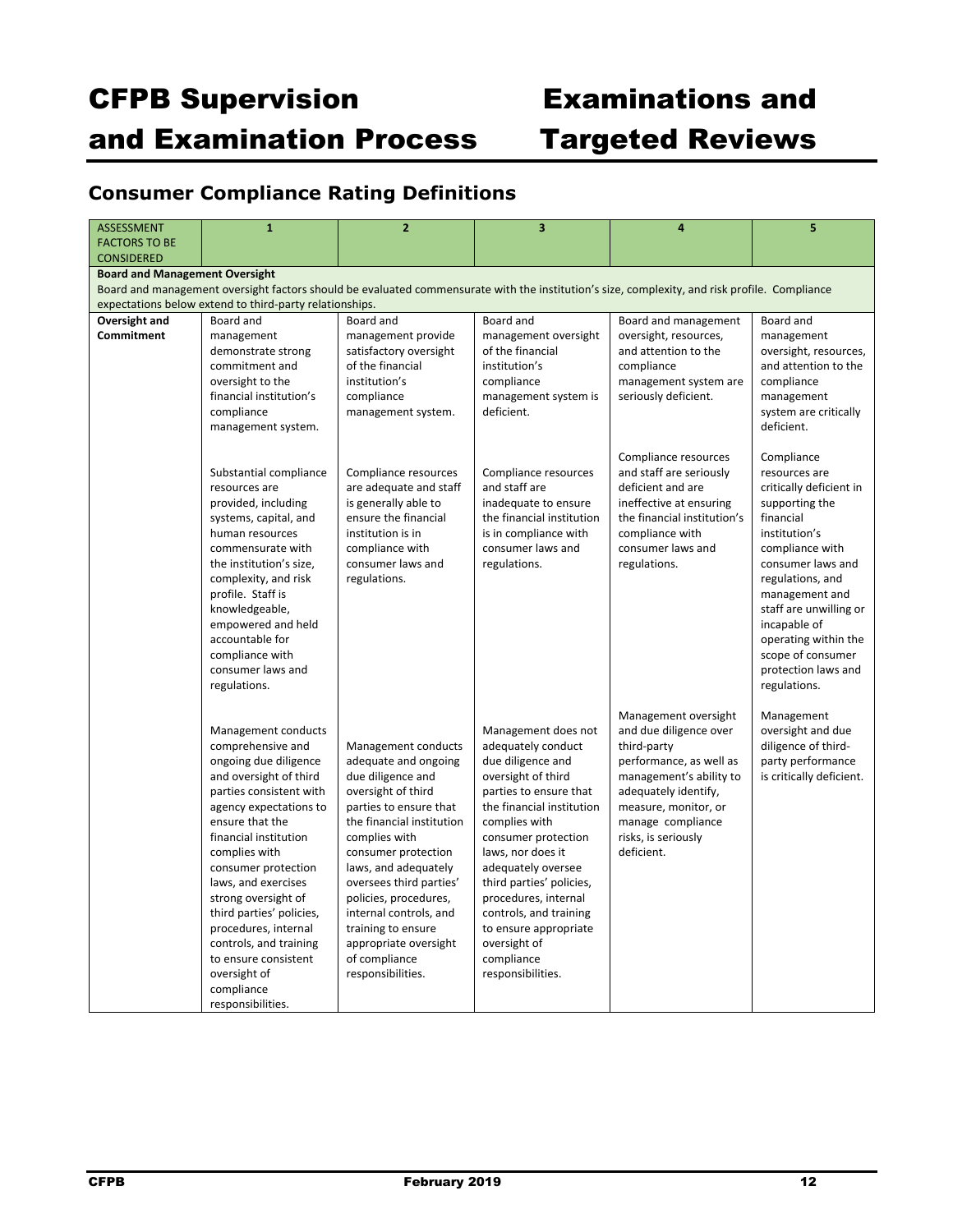| <b>ASSESSMENT</b>         | $\mathbf{1}$                                 | $\overline{2}$                         | 3                                                  | 4                                         | 5.                            |
|---------------------------|----------------------------------------------|----------------------------------------|----------------------------------------------------|-------------------------------------------|-------------------------------|
| <b>FACTORS TO BE</b>      |                                              |                                        |                                                    |                                           |                               |
| <b>CONSIDERED</b>         |                                              |                                        |                                                    |                                           |                               |
| Change                    | Management                                   | Management responds                    | Management does not                                | Management's response                     | Management fails to           |
| Management                | anticipates and                              | timely and adequately                  | respond adequately                                 | to changes in applicable                  | monitor and                   |
|                           | responds promptly to                         | to changes in                          | and/or timely in                                   | laws and regulations,                     | respond to changes            |
|                           | changes in applicable                        | applicable laws and                    | adjusting to changes in                            | market conditions, or                     | in applicable laws            |
|                           | laws and regulations,                        | regulations, market                    | applicable laws and                                | products and services                     | and regulations,              |
|                           | market conditions and                        | conditions, products                   | regulations, market                                | offered is seriously                      | market conditions,            |
|                           | products and services                        | and services offered by                | conditions, and                                    | deficient.                                | or products and               |
|                           | offered by evaluating                        | evaluating the change                  | products and services                              |                                           | services offered.             |
|                           | the change and<br>implementing               | and implementing<br>responses across   | offered.                                           |                                           |                               |
|                           | responses across                             | impacted lines of                      |                                                    |                                           |                               |
|                           | impacted lines of                            | business.                              |                                                    |                                           |                               |
|                           | business.                                    |                                        |                                                    |                                           |                               |
|                           |                                              | Management evaluates                   |                                                    |                                           |                               |
|                           | Management conducts                          | product changes                        |                                                    |                                           |                               |
|                           | due diligence in                             | before and after                       |                                                    |                                           |                               |
|                           | advance of product                           | implementing the                       |                                                    |                                           |                               |
|                           | changes, considers the                       | change.                                |                                                    |                                           |                               |
|                           | entire life cycle of a                       |                                        |                                                    |                                           |                               |
|                           | product or service in                        |                                        |                                                    |                                           |                               |
|                           | implementing change,                         |                                        |                                                    |                                           |                               |
|                           | and reviews the<br>change after              |                                        |                                                    |                                           |                               |
|                           | implementation to                            |                                        |                                                    |                                           |                               |
|                           | determine that actions                       |                                        |                                                    |                                           |                               |
|                           | taken have achieved                          |                                        |                                                    |                                           |                               |
|                           | planned results.                             |                                        |                                                    |                                           |                               |
| Comprehension,            | Management has a                             | Management                             | Management has an                                  | Management exhibits a                     | Management does               |
| <b>Identification and</b> | solid comprehension of                       | comprehends and                        | inadequate                                         | seriously deficient                       | not comprehend nor            |
| <b>Management of</b>      | and effectively                              | adequately identifies                  | comprehension of and                               | comprehension of and                      | identify compliance           |
| <b>Risk</b>               | identifies compliance                        | compliance risks,                      | ability to identify                                | ability to identify                       | risks, including              |
|                           | risks, including                             | including emerging                     | compliance risks,                                  | compliance risks,                         | emerging risks, in            |
|                           | emerging risks, in the                       | risks, in the financial                | including emerging                                 | including emerging risks,                 | the financial                 |
|                           | financial institution's                      | institution's products,                | risks, in the financial<br>institution's products, | in the financial<br>institution.          | institution.                  |
|                           | products, services, and<br>other activities. | services, and other<br>activities.     | services, and other                                |                                           |                               |
|                           |                                              |                                        | activities.                                        |                                           |                               |
|                           | Management actively                          | Management                             |                                                    |                                           |                               |
|                           | engages in managing                          | adequately manages                     |                                                    |                                           |                               |
|                           | those risks, including                       | those risks, including                 |                                                    |                                           |                               |
|                           | through                                      | through self-                          |                                                    |                                           |                               |
|                           | comprehensive self-                          | assessments.                           |                                                    |                                           |                               |
|                           | assessments.                                 |                                        |                                                    |                                           |                               |
| <b>Corrective Action</b>  | Management                                   | Management                             | Management does not                                | Management response                       | Management is                 |
| and Self-                 | proactively identifies                       | adequately responds<br>to and corrects | adequately respond to                              | to deficiencies,                          | incapable, unwilling          |
| Identification            | issues and promptly<br>responds to           | deficiencies and/or                    | compliance<br>deficiencies and                     | violations and<br>examination findings is | and/or fails to<br>respond to |
|                           | compliance risk                              | violations, including                  | violations including                               | seriously deficient.                      | deficiencies,                 |
|                           | management                                   | adequate remediation,                  | those related to                                   |                                           | violations or                 |
|                           | deficiencies and any                         | in the normal course of                | remediation.                                       |                                           | examination                   |
|                           | violations of laws or                        | business.                              |                                                    |                                           | findings.                     |
|                           | regulations, including                       |                                        |                                                    |                                           |                               |
|                           | remediation.                                 |                                        |                                                    |                                           |                               |
|                           |                                              |                                        |                                                    |                                           |                               |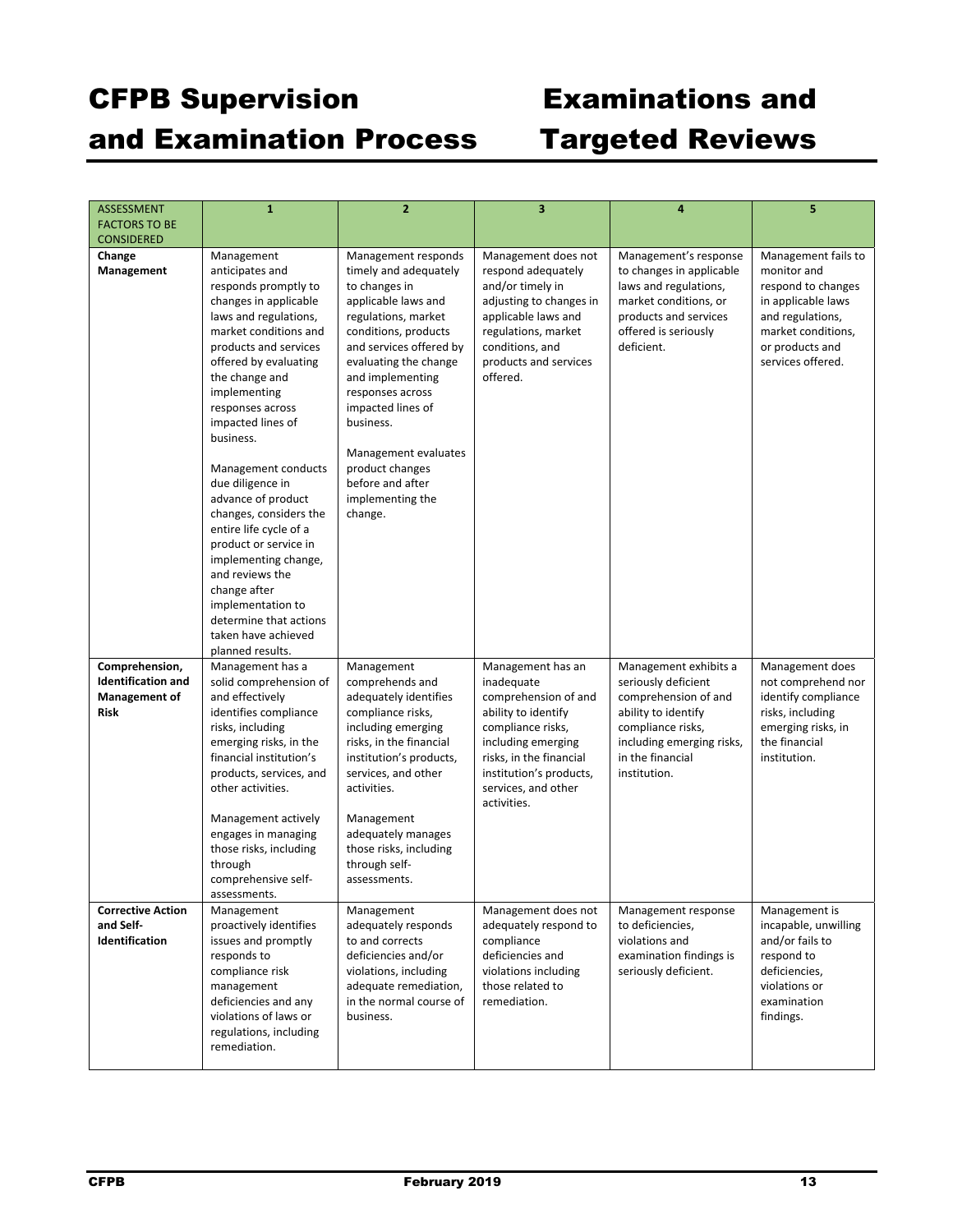## CFPB Supervision Examinations and

# and Examination Process Targeted Reviews

| <b>ASSESSMENT</b>    | $\mathbf{1}$                                                       | $\overline{2}$                               | 3                                     | 4                                                                                                                                         | 5                     |  |  |
|----------------------|--------------------------------------------------------------------|----------------------------------------------|---------------------------------------|-------------------------------------------------------------------------------------------------------------------------------------------|-----------------------|--|--|
| <b>FACTORS TO BE</b> |                                                                    |                                              |                                       |                                                                                                                                           |                       |  |  |
| <b>CONSIDERED</b>    |                                                                    |                                              |                                       |                                                                                                                                           |                       |  |  |
|                      |                                                                    |                                              |                                       | Compliance Program Compliance Program factors should be evaluated commensurate with the institution's size, complexity, and risk profile. |                       |  |  |
|                      | Compliance expectations below extend to third-party relationships. |                                              |                                       |                                                                                                                                           |                       |  |  |
| <b>Policies and</b>  | Compliance policies                                                | Compliance policies                          | Compliance policies                   | Compliance policies and                                                                                                                   | Compliance policies   |  |  |
| <b>Procedures</b>    | and procedures and                                                 | and procedures and                           | and procedures and                    | procedures and third-                                                                                                                     | and procedures and    |  |  |
|                      | third-party relationship                                           | third-party relationship                     | third-party relationship              | party relationship                                                                                                                        | third-party           |  |  |
|                      | management programs                                                | management programs                          | management programs                   | management programs                                                                                                                       | relationship          |  |  |
|                      | are strong,                                                        | are adequate to                              | are inadequate at                     | are seriously deficient at                                                                                                                | management            |  |  |
|                      | comprehensive and                                                  | manage the                                   | managing the                          | managing compliance                                                                                                                       | programs are          |  |  |
|                      | provide standards to                                               | compliance risk in the                       | compliance risk in the                | risk in the products,                                                                                                                     | critically absent.    |  |  |
|                      | effectively manage                                                 | products, services and                       | products, services and                | services and activities of                                                                                                                |                       |  |  |
|                      | compliance risk in the                                             | activities of the                            | activities of the                     | the financial institution.                                                                                                                |                       |  |  |
|                      | products, services and                                             | financial institution.                       | financial institution.                |                                                                                                                                           |                       |  |  |
|                      | activities of the                                                  |                                              |                                       |                                                                                                                                           |                       |  |  |
|                      | financial institution.                                             |                                              |                                       |                                                                                                                                           |                       |  |  |
|                      |                                                                    |                                              |                                       |                                                                                                                                           |                       |  |  |
| <b>Training</b>      | Compliance training is                                             | Compliance training                          | Compliance training is                | Compliance training is                                                                                                                    | Compliance training   |  |  |
|                      | comprehensive, timely,                                             | outlining staff                              | not adequately                        | seriously deficient in its                                                                                                                | is critically absent. |  |  |
|                      | and specifically tailored<br>to the particular                     | responsibilities is<br>adequate and provided | comprehensive, timely,<br>updated, or | comprehensiveness,<br>timeliness, or relevance                                                                                            |                       |  |  |
|                      | responsibilities of the                                            | timely to appropriate                        | appropriately tailored                | to staff with compliance                                                                                                                  |                       |  |  |
|                      | staff receiving it,                                                | staff.                                       | to the particular                     | responsibilities, or has                                                                                                                  |                       |  |  |
|                      | including those                                                    |                                              | responsibilities of the               | numerous major                                                                                                                            |                       |  |  |
|                      | responsible for product                                            |                                              | staff.                                | inaccuracies.                                                                                                                             |                       |  |  |
|                      | development,                                                       |                                              |                                       |                                                                                                                                           |                       |  |  |
|                      | marketing and                                                      |                                              |                                       |                                                                                                                                           |                       |  |  |
|                      | customer service.                                                  |                                              |                                       |                                                                                                                                           |                       |  |  |
|                      |                                                                    |                                              |                                       |                                                                                                                                           |                       |  |  |
|                      | The compliance                                                     |                                              |                                       |                                                                                                                                           |                       |  |  |
|                      | training program is                                                |                                              |                                       |                                                                                                                                           |                       |  |  |
|                      | updated proactively in                                             | The compliance                               |                                       |                                                                                                                                           |                       |  |  |
|                      | advance of the                                                     | training program is                          |                                       |                                                                                                                                           |                       |  |  |
|                      | introduction of new                                                | updated to encompass                         |                                       |                                                                                                                                           |                       |  |  |
|                      | products or new                                                    | new products and to                          |                                       |                                                                                                                                           |                       |  |  |
|                      | consumer protection                                                | comply with changes                          |                                       |                                                                                                                                           |                       |  |  |
|                      | laws and regulations to                                            | to consumer                                  |                                       |                                                                                                                                           |                       |  |  |
|                      | ensure that all staff are                                          | protection laws and                          |                                       |                                                                                                                                           |                       |  |  |
|                      | aware of compliance                                                | regulations.                                 |                                       |                                                                                                                                           |                       |  |  |
|                      | responsibilities before                                            |                                              |                                       |                                                                                                                                           |                       |  |  |
|                      | rolled out.                                                        |                                              |                                       |                                                                                                                                           |                       |  |  |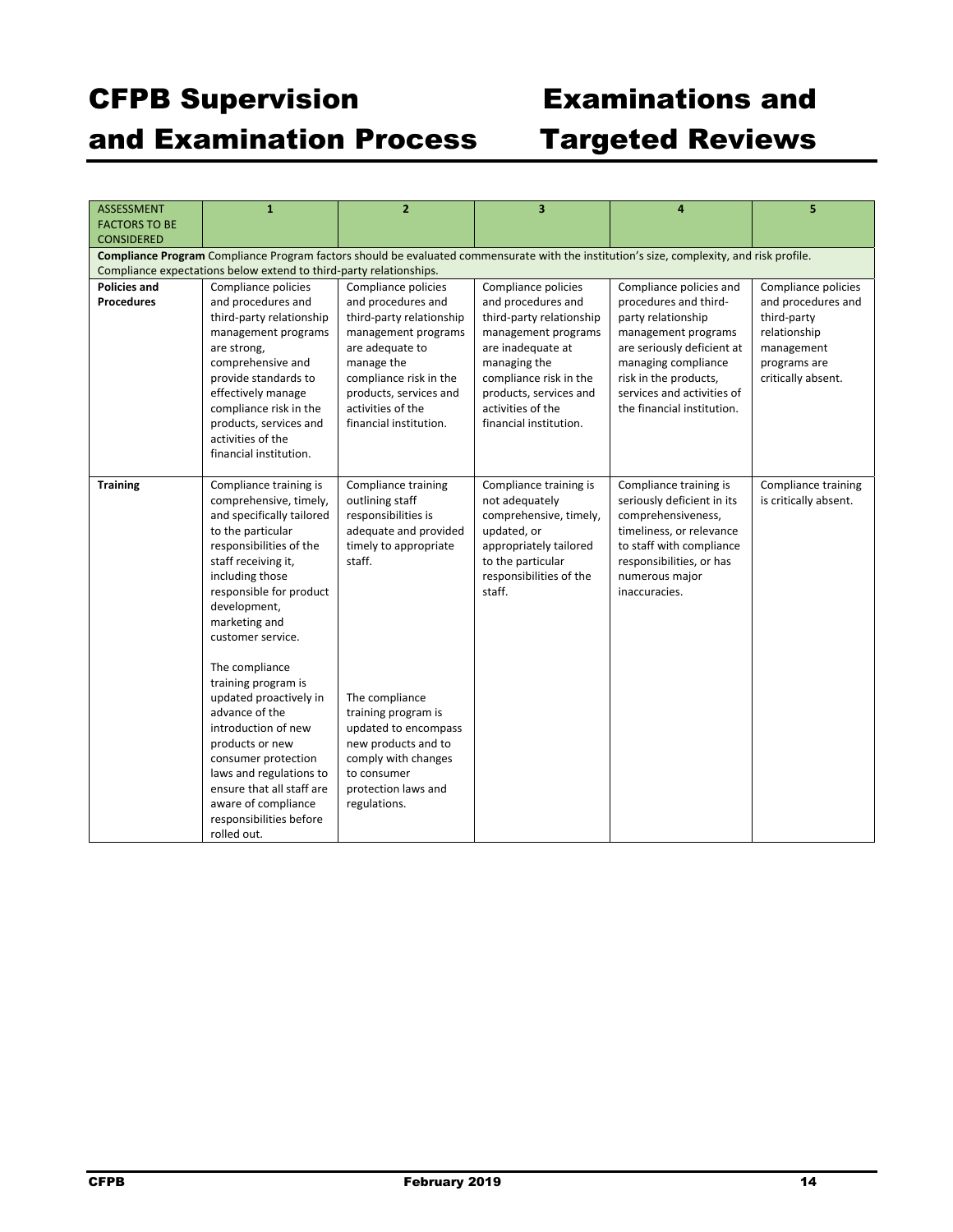| <b>ASSESSMENT</b><br><b>FACTORS TO BE</b>                       | $\mathbf{1}$                                   | $\overline{2}$                              | 3                                            | 4                                                                                         | 5                                           |  |  |
|-----------------------------------------------------------------|------------------------------------------------|---------------------------------------------|----------------------------------------------|-------------------------------------------------------------------------------------------|---------------------------------------------|--|--|
| <b>CONSIDERED</b>                                               |                                                |                                             |                                              |                                                                                           |                                             |  |  |
| Monitoring                                                      | Compliance monitoring                          | Compliance monitoring                       | Compliance monitoring                        | Compliance monitoring                                                                     | Compliance                                  |  |  |
| and/or Audit                                                    | practices, management                          | practices, management                       | practices, management                        | practices, management                                                                     | monitoring                                  |  |  |
|                                                                 | information systems,                           | information systems,                        | information systems,                         | information systems,                                                                      | practices,                                  |  |  |
|                                                                 | reporting, compliance                          | reporting, compliance                       | reporting, compliance                        | reporting, compliance                                                                     | management                                  |  |  |
|                                                                 | audit, and internal                            | audit, and internal                         | audit, and internal                          | audit, and internal                                                                       | information                                 |  |  |
|                                                                 | control systems are<br>comprehensive, timely,  | control systems<br>adequately address       | control systems do not<br>adequately address | controls are seriously<br>deficient in addressing                                         | systems, reporting,<br>compliance audit, or |  |  |
|                                                                 | and successful at                              | compliance risks                            | risks involving                              | risks involving products,                                                                 | internal controls are                       |  |  |
|                                                                 | identifying and                                | throughout the                              | products, services or                        | services or other                                                                         | critically absent.                          |  |  |
|                                                                 | measuring material                             | financial institution.                      | other activities                             | activities.                                                                               |                                             |  |  |
|                                                                 | compliance risk                                |                                             | including timing and                         |                                                                                           |                                             |  |  |
|                                                                 | management                                     |                                             | scope.                                       |                                                                                           |                                             |  |  |
|                                                                 | throughout the<br>financial institution.       |                                             |                                              |                                                                                           |                                             |  |  |
|                                                                 |                                                |                                             |                                              |                                                                                           |                                             |  |  |
|                                                                 | Programs are                                   |                                             |                                              |                                                                                           |                                             |  |  |
|                                                                 | monitored proactively                          |                                             |                                              |                                                                                           |                                             |  |  |
|                                                                 | to identify procedural                         |                                             |                                              |                                                                                           |                                             |  |  |
|                                                                 | or training weaknesses                         |                                             |                                              |                                                                                           |                                             |  |  |
|                                                                 | to preclude regulatory<br>violations. Program  |                                             |                                              |                                                                                           |                                             |  |  |
|                                                                 | modifications are                              |                                             |                                              |                                                                                           |                                             |  |  |
|                                                                 | made expeditiously to                          |                                             |                                              |                                                                                           |                                             |  |  |
|                                                                 | minimize compliance                            |                                             |                                              |                                                                                           |                                             |  |  |
|                                                                 | risk.                                          |                                             |                                              |                                                                                           |                                             |  |  |
| Consumer                                                        | Processes and                                  | Processes and                               | Processes and                                | Processes and                                                                             | Processes and                               |  |  |
| Complaint<br>Response                                           | procedures for<br>addressing consumer          | procedures for<br>addressing consumer       | procedures for<br>addressing consumer        | procedures for<br>addressing consumer                                                     | procedures for<br>addressing                |  |  |
|                                                                 | complaints are strong.                         | complaints are                              | complaints are                               | complaints and                                                                            | consumer                                    |  |  |
|                                                                 | Consumer complaint                             | adequate. Consumer                          | inadequate. Consumer                         | consumer complaint                                                                        | complaints are                              |  |  |
|                                                                 | investigations and                             | complaint                                   | complaint                                    | investigations are                                                                        | critically absent.                          |  |  |
|                                                                 | responses are prompt                           | investigations and                          | investigations and                           | seriously deficient.                                                                      | Meaningful                                  |  |  |
|                                                                 | and thorough.                                  | responses are                               | responses are not                            |                                                                                           | investigations and                          |  |  |
|                                                                 |                                                | generally prompt and<br>thorough.           | thorough or timely.                          |                                                                                           | responses are<br>absent.                    |  |  |
|                                                                 | Management monitors                            |                                             |                                              |                                                                                           |                                             |  |  |
|                                                                 | consumer complaints                            | Management                                  | Management does not                          | Management                                                                                | Management                                  |  |  |
|                                                                 | to identify risks of                           | adequately monitors                         | adequately monitor                           | monitoring of consumer                                                                    | exhibits a disregard                        |  |  |
|                                                                 | potential consumer                             | consumer complaints                         | consumer complaints.                         | complaints is seriously                                                                   | for complaints or                           |  |  |
|                                                                 | harm, program                                  | and responds to issues                      |                                              | deficient.                                                                                | preventing                                  |  |  |
|                                                                 | deficiencies, and<br>customer service issues   | identified.                                 |                                              |                                                                                           | consumer harm.                              |  |  |
|                                                                 | and takes appropriate                          |                                             |                                              |                                                                                           |                                             |  |  |
|                                                                 | action.                                        |                                             |                                              |                                                                                           |                                             |  |  |
|                                                                 |                                                |                                             |                                              |                                                                                           |                                             |  |  |
| <b>Violations of Law and Consumer Harm</b><br><b>Root Cause</b> | The violations are the                         | Violations are the                          | Violations are the                           | Violations are the result                                                                 | Violations are the                          |  |  |
|                                                                 | result of minor                                | result of modest                            | result of material                           | of serious deficiencies in                                                                | result of critical                          |  |  |
|                                                                 | weaknesses, if any, in                         | weaknesses in the                           | weaknesses in the                            | the compliance risk                                                                       | deficiencies in the                         |  |  |
|                                                                 | the compliance risk                            | compliance risk                             | compliance risk                              | management system.                                                                        | compliance risk                             |  |  |
|                                                                 | management system.                             | management system.                          | management system.                           |                                                                                           | management                                  |  |  |
|                                                                 |                                                |                                             |                                              |                                                                                           | system.                                     |  |  |
| Severity                                                        | The type of consumer                           | The type of consumer                        | The type of consumer                         | The type of consumer harm resulting from the<br>violations would have a serious impact on |                                             |  |  |
|                                                                 | harm, if any, resulting<br>from the violations | harm resulting from<br>the violations would | harm resulting from<br>the violations would  | consumers.                                                                                |                                             |  |  |
|                                                                 | would have a minimal                           | have a limited impact                       | have a considerable                          |                                                                                           |                                             |  |  |
|                                                                 | impact on consumers.                           | on consumers.                               | impact on consumers.                         |                                                                                           |                                             |  |  |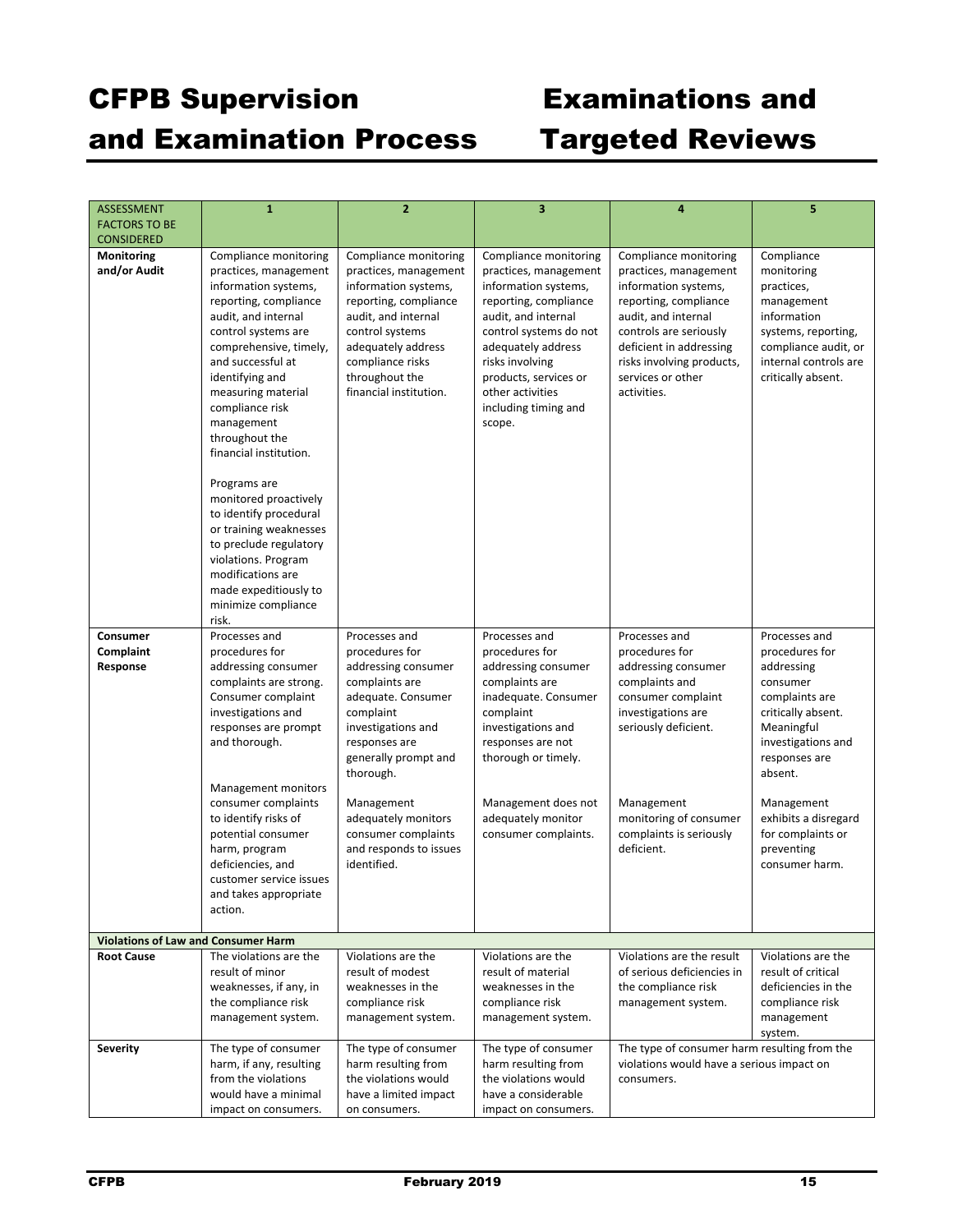| <b>ASSESSMENT</b><br><b>FACTORS TO BE</b><br><b>CONSIDERED</b> |                                                                                                       |                                                                                                         | 3                                                                                                         | 4                                                                                                             | 5 |
|----------------------------------------------------------------|-------------------------------------------------------------------------------------------------------|---------------------------------------------------------------------------------------------------------|-----------------------------------------------------------------------------------------------------------|---------------------------------------------------------------------------------------------------------------|---|
| <b>Duration</b>                                                | The violations and<br>resulting consumer<br>harm, if any, occurred<br>over a brief period of<br>time. | The violations and<br>resulting consumer<br>harm, if any, occurred<br>over a limited period of<br>time. | The violations and<br>resulting consumer<br>harm, if any, occurred<br>over an extended<br>period of time. | The violations and resulting consumer harm, if<br>any, have been long standing or repeated.                   |   |
| <b>Pervasiveness</b>                                           | The violations and<br>resulting consumer<br>harm, if any, are<br>isolated in number.                  | The violations and<br>resulting consumer<br>harm, if any, are<br>limited in number.                     | The violations and<br>resulting consumer<br>harm, if any, are<br>numerous.                                | The violations and resulting consumer harm, if<br>any, are widespread or in multiple products or<br>services. |   |

## *Draft the Examination Report or Supervisory Letter*

Examinations that result in the assignment of a consumer compliance rating will be communicated to the entity through an Examination Report. Targeted reviews that do not result in a rating will be communicated through a Supervisory Letter. Examination Report and Supervisory Letter templates are provided in Part III.

The primary purpose of these reports and letters is to communicate findings to the board of directors or principals and senior executives of a supervised entity. The narratives should be concise, constructive, and direct. In general, the commentaries for stable entities with low consumer or compliance risk should be brief, while the commentaries for those with elevated or increasing risk should successively provide more support and detail.

Comments should clearly cite statutory or regulatory violations and describe the basis for the findings. This will ensure that the supervised entity understands the basis for the conclusions and so that enforcement actions, if required, are well supported.

For each specific area reviewed, the narrative sections of the report have two parts:

- 1. **Conclusion:** The Conclusion contains an overall conclusion followed by a concise summary of findings. The conclusion should match the tone and language of the rating definition. This section should include summary details or facts supporting the conclusion, including a summary of material deficiencies. Avoid an overly detailed conclusion section. Include details supporting the conclusion in the Comments and Supporting Analysis section. Do not include cross-references within the Conclusion section.
- 2. **Comments and Supporting Analysis**: Comments discuss major strengths and/or weaknesses to support the conclusions. Supporting Analysis is information that demonstrates conclusions.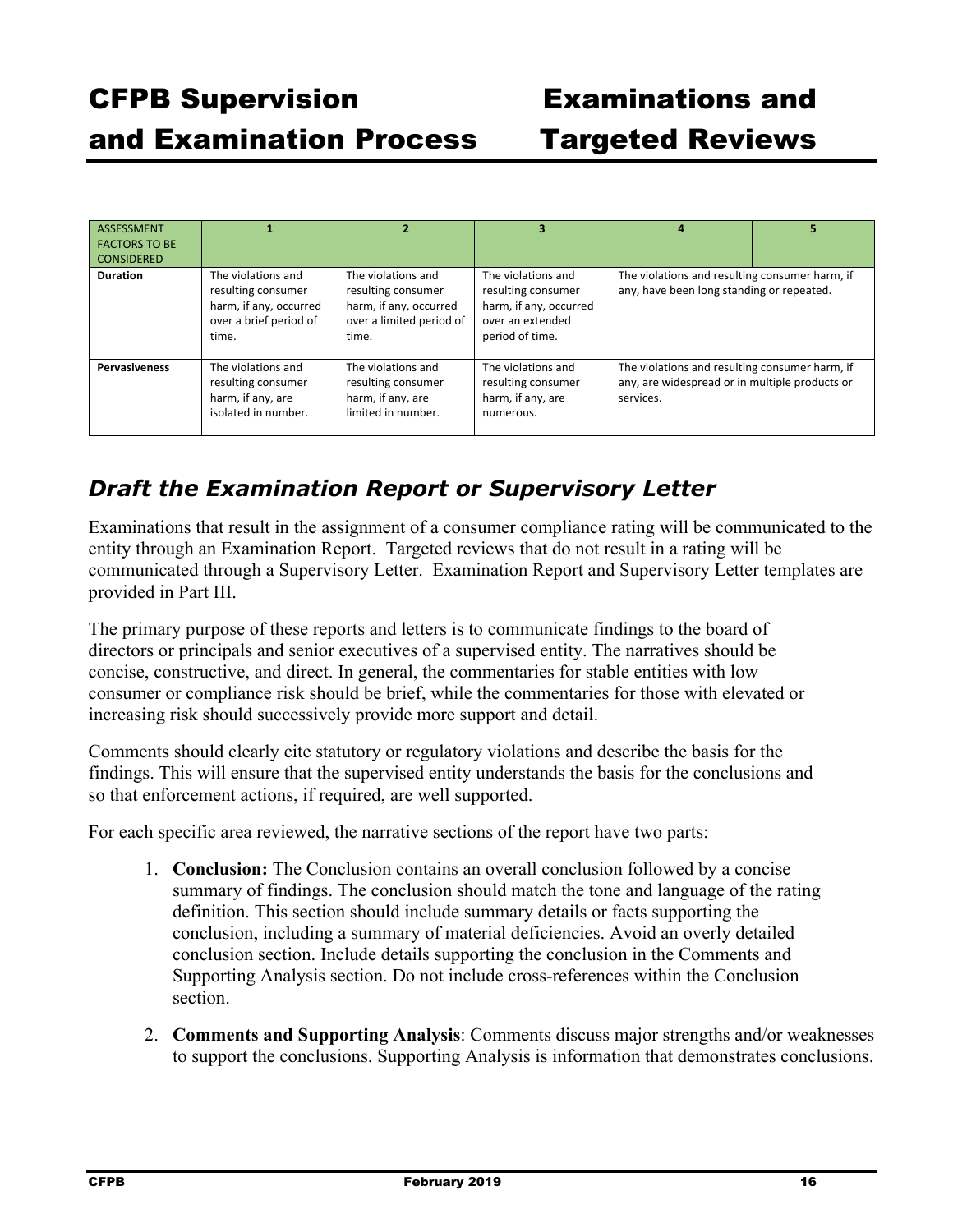Examination reports and Supervisory Letters may include two types of communication to convey supervisory expectations related to violations of Federal consumer financial law, consumer harm, or compliance management weaknesses:

- 1. **Matters Requiring Attention (MRAs)**: MRAs are used by the Bureau to communicate to an institution's Board of Directors, senior management, or both, specific goals to be accomplished in order to correct violations of Federal consumer financial law, remediate harmed consumers, and address related weaknesses in the CMS that the examiners found are directly related to violations of Federal consumer financial law. MRAs include timeframes for periodic reporting of efforts taken to address these matters, as well as expected timeframes for implementation.
- 2. **Supervisory Recommendations (SRs)**: SRs are used by the Bureau to recommend actions for management to consider taking if it chooses to address the Bureau's supervisory concerns related to CMS. SRs are used when the Bureau has not identified a violation of Federal consumer financial law, but has observed weaknesses in CMS. SRs do not include provisions for periodic reporting or expected timelines for implementation. However, the Bureau will review through monitoring the steps institutions have taken to address SRs, including any information that institutions may provide regarding actions taken.

Neither MRAs nor SRs are legally enforceable. The Bureau will, however, consider an institution's response in addressing identified violations of Federal consumer financial law, weaknesses in CMS, or other noted concerns when assessing an institution's Compliance rating, or otherwise considering the risks that an institution poses to consumers and to markets. These risk considerations may be used by the Bureau when prioritizing future supervisory work or assessing the need for potential enforcement action.

## *Submit Examination Report or Supervisory Letter for Review*

After the Examination Report or Supervisory Letter draft is complete, the Region will obtain any reviews required by internal Bureau policy.

If an Examination Report concerns an insured depository institution, the draft must be shared with the institution's prudential regulator.<sup>4</sup> The regulator must be given a reasonable opportunity to review and comment (not less than 30 days after the date of receipt of the report by the prudential regulator). The Bureau must take into consideration any concerns raised by the prudential regulator prior to issuing a final Examination Report or taking supervisory action. The interagency comment process will be managed by the Bureau's regional offices, with input from Bureau headquarters as appropriate. If a conflict arises between the Bureau and the prudential regulator regarding a proposed supervisory determination, regional and headquarters management will seek to resolve the issue as expeditiously as possible, with due regard for each agency's supervisory responsibilities. If the Bureau's review of an insured depository institution results in a Supervisory Letter, the final Supervisory Letter will be shared with the institution's

<sup>4</sup> Dodd-Frank Act, section 1025(e)(1)(C)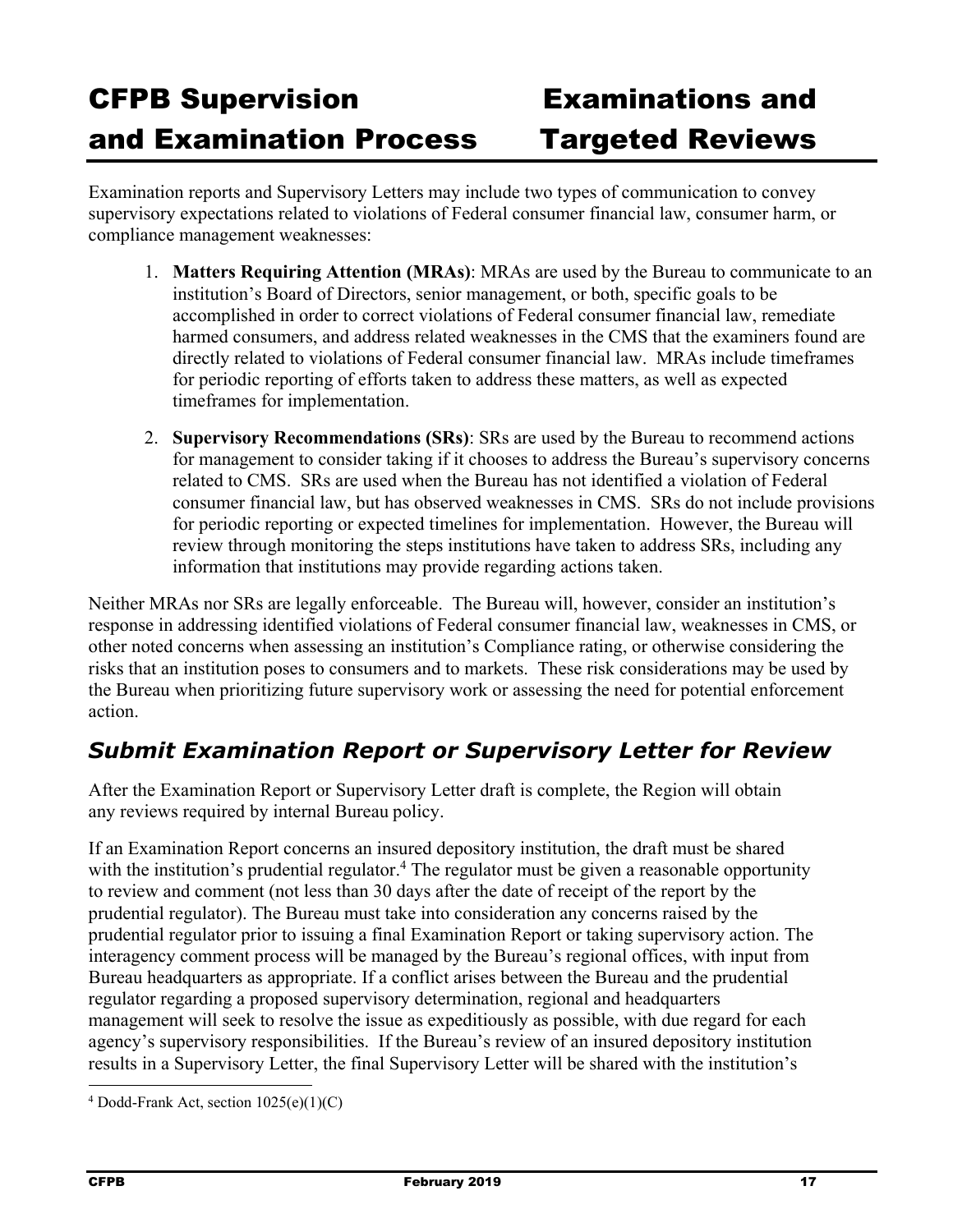prudential regulator prior to issuance to the institution.

If the Examination Report concerns other types of regulated entities, opportunities for comment by state regulators will depend on whether Bureau is conducting joint or coordinated examinations with the relevant state regulators. The comment process will also be handled by the regional offices.

## *Board of Directors or Principal(s) Meeting*

The purpose of a meeting with a supervised entity's board of directors or principal(s) is to convey the findings of a review directly to those individuals ultimately responsible for the policies and procedures of the institution. Board meetings should be conducted after the closing meeting with management, and should be attended by at least a quorum of directors or by the entity principal(s). The EIC and appropriate Bureau management should attend. The board or principals should be reminded that the Examination Report/Supervisory Letter and rating are confidential and should not be disclosed except as permitted by Bureau regulation.<sup>5</sup>

A board or principal(s) meeting is required when one or more of the following circumstances are present:

- The proposed compliance rating is " $3$ ," " $4$ ," or " $5$ ";
- A supervisory agreement or enforcement action is recommended; or
- $\bullet$  The supervised entity's management, board, or principal(s) requests such a meeting.

The meeting should be used to discuss examination findings, supervisory actions, and expected corrective actions; advise the board or principal(s) of the recommended compliance rating; and discuss any recommended enforcement actions.

The timing of a board or principal(s) meeting will depend on the specific situation, and the EIC should work this out with his or her Field Manager, who will ensure the necessary internal coordination. Meetings should be coordinated with prudential and state examiners, and planned for regularly scheduled meetings whenever possible.

## *Send the Examination Report or Supervisory Letter*

The EIC signs the final Examination Report or Supervisory Letter. Regional office administrative staff will handle transmission to the supervised entity.

## *Upload Final Examination Documents*

At the conclusion of the examination, the EIC must finalize the Scope Summary, ensure all workpapers are complete, and be certain that all required documents and information are uploaded or entered into the Supervision and Examination System.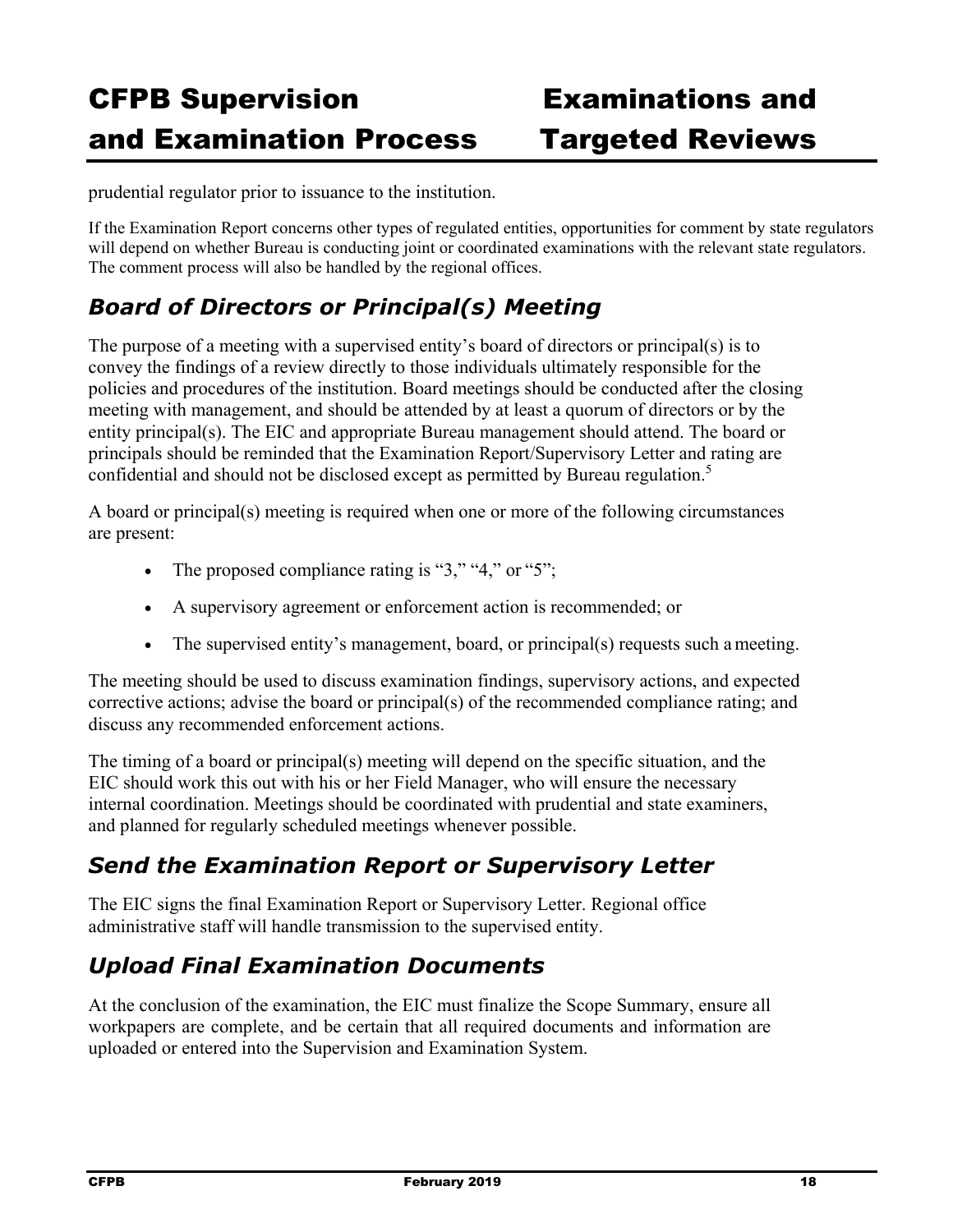## *Workpapers*

During a review, examiners collect and review information from the supervised entity to reach conclusions about its practices, its compliance management system, and its compliance with Federal consumer financial law. The records documenting the review are called workpapers.

Workpapers should contain sufficient information and supporting documents to explain to a knowledgeable reviewer the basis for the review's conclusions.

### **Purposes of Workpapers**

Examiners develop and maintain workpapers for three principal purposes:

- To provide a record of the work performed during the review that supports findings and conclusions;
- To maintain the evidence necessary to support supervisory agreements or enforcement actions; and
- To facilitate internal quality control reviews.

All information collected and all records created during the review that are used to support findings and conclusions could potentially be included in the workpapers. For example, if an examiner interviews a Real Estate Lending Officer, the write-up of the interview notes becomes a workpaper if the information provided by the lending officer was used to support a particular finding or conclusion. If the examiner also scans pages of the supervised entity's RESPA procedures manual to help illustrate deviations from policy, the scanned pages should be included in the workpapers. Other examples of workpapers include, but are not limited to:

- Scope Summary document
- Completed Bureau Examination Procedures (downloadable templates that allow the examiner to enter narrative findings as they follow the procedures);
- Completed Bureau Checklists;
- Other documents created during the examination to record work, such as spreadsheets or completed job aids;
- Documentation of staff and management interviews;
- Meeting agendas, attendance lists, and notes or minutes;
- Documentation of compliance research performed, including consultations with Bureau stakeholders (e.g., legal opinions, regulation sections reviewed, regulatory alerts); and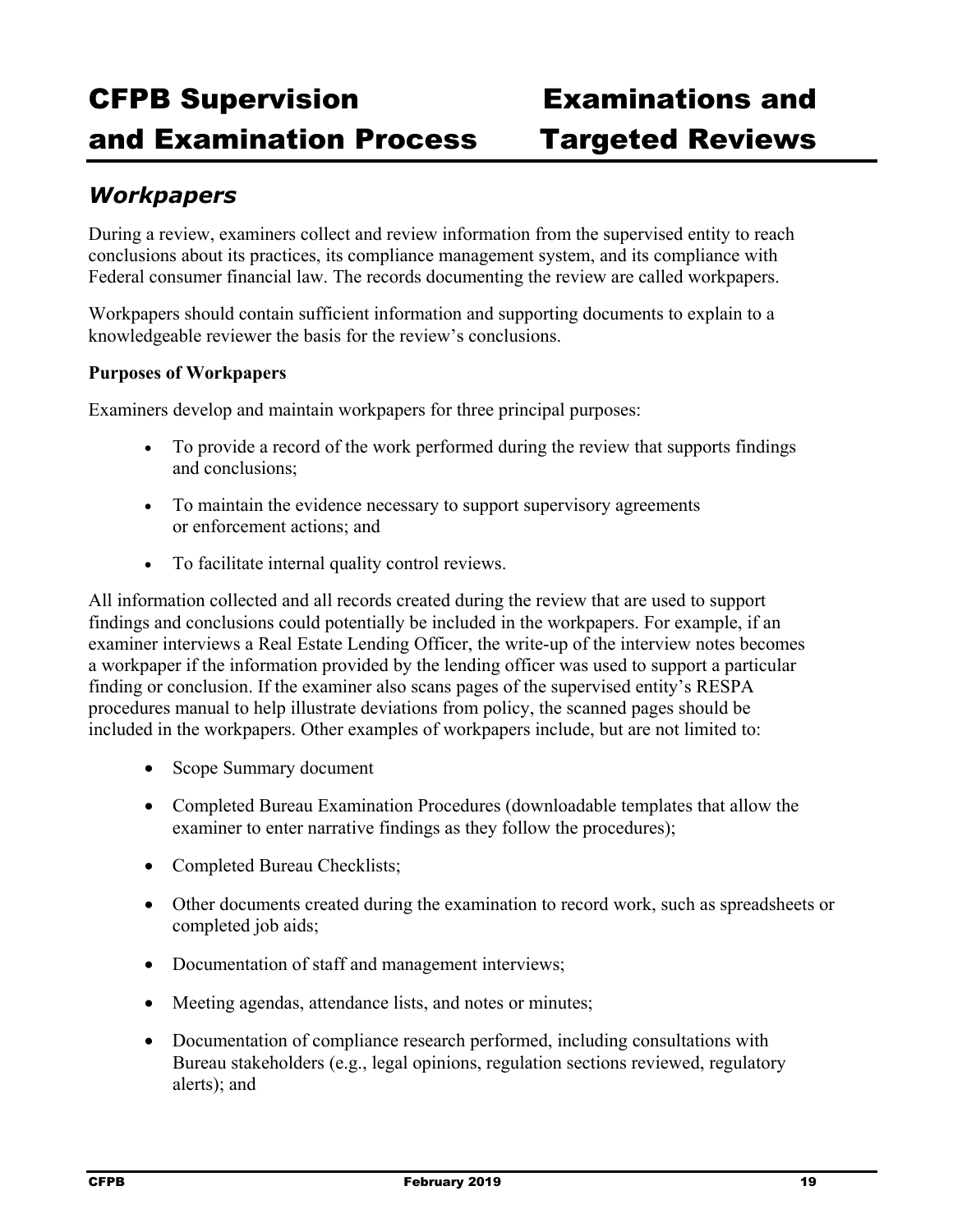• Scanned copies of material obtained from the supervised entity, such as policies, procedures, rate sheets, internal memos and reports, external audit reports, and complaint letters, that are necessary to support a finding or conclusion.

Generally, workpapers should document or support the:

- Proposed scope of the review and any changes to the scope during the course of the review;
- Work performed during the review (what you did);
- Sampling process and methodology used (how you did it);
- Findings and violations noted during the review (what you found);
- Matters Requiring Attention issued;
- Decision to address issues through supervisory or enforcement action;
- Communications with management regarding findings;
- Management's response (oral and written) to findings and violations;
- Commitments made by management regarding corrective action, remediation, and financial relief;
- Changes to the Risk Assessment;
- Consumer Compliance Rating; and
- Changes to the Supervision Plan (where applicable).

The amount of supporting documentation from the entity's records that is necessary to maintain in the workpapers will depend on the particular situation.

### **Review and Signoff**

The EIC is responsible for the adequacy of the workpapers created during the review. Since large team examinations require the EIC to delegate numerous specific areas of review to other examiners, the EIC must track the:

- Workpapers developed;
- Responsible examination team member; and
- EIC's review and approval of the workpapers.